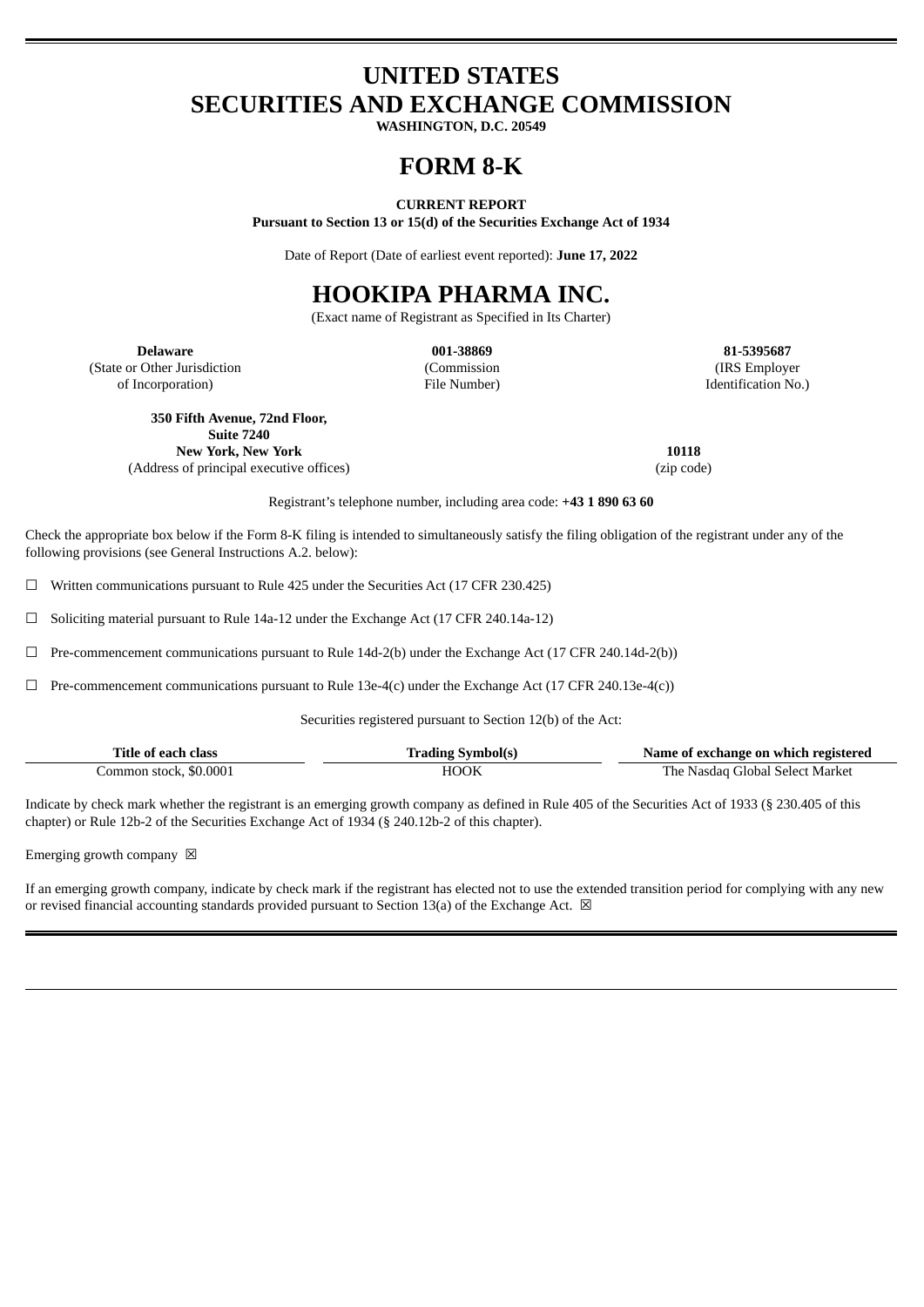#### **Registration Rights Agreement**

On June 17, 2022, HOOKIPA Pharma Inc. (the "Company") entered into a registration rights agreement (the "Registration Rights Agreement") with Gilead Sciences, Inc. ("Gilead"). The Registration Rights Agreement was entered into pursuant to that certain Stock Purchase Agreement (the "Stock Purchase Agreement"), dated February 15, 2022 (the "Effective Date"), by and between the Company and Gilead. Pursuant to, and subject to the terms and conditions of the Stock Purchase Agreement, Gilead is required, at the Company's option, to purchase up to \$35,000,000 of the Company's common stock, par value \$0.0001 per share (the "Common Stock"). On the Effective Date, Gilead purchased an initial amount of 1,666,666 unregistered shares of the Company's Common Stock (the "Initial Shares") for approximately \$5.0 million at a purchase price per share equal to \$3.00.

Pursuant to the terms of the Registration Rights Agreement, the Company has agreed to file a registration statement covering the resale of the Initial Shares by no later than August 15, 2022 and to use commercially reasonable efforts to cause such registration statement to be declared effective as soon as practicable. Additionally, within four months of any additional purchases of Common Stock by Gilead pursuant to the Stock Purchase Agreement (such shares of Common Stock, the "Subsequent Shares"), the Company will be required to file additional registration statements covering the resale of such Subsequent Shares. The Company also agreed to use commercially reasonable efforts to keep each registration statement continuously effective until the earlier of (i) such time as all of the Registrable Securities (as defined in the Registration Rights Agreement) covered by such registration statement have been publicly sold by Gilead and (ii) the date on which Gilead ceases to hold Registrable Securities. The Company has agreed to be responsible for all reasonable fees and expenses incurred in connection with the registration of the Registrable Securities.

The Company has granted Gilead customary indemnification rights in connection with the registration statement. Gilead has also granted the Company customary indemnification rights in connection with the registration statement.

The foregoing description of the Registration Rights Agreement and Stock Purchase Agreement do not purport to be complete and are qualified in their entirety by reference to the Registration Rights Agreement, a copy of which is filed as Exhibit 10.1 hereto and incorporated by reference herein, and the Stock Purchase Agreement, filed as Exhibit 10.1 to the Company's Current Report on Form 8-K, filed with the Securities and Exchange Commission on February 15, 2022 and incorporated by reference herein.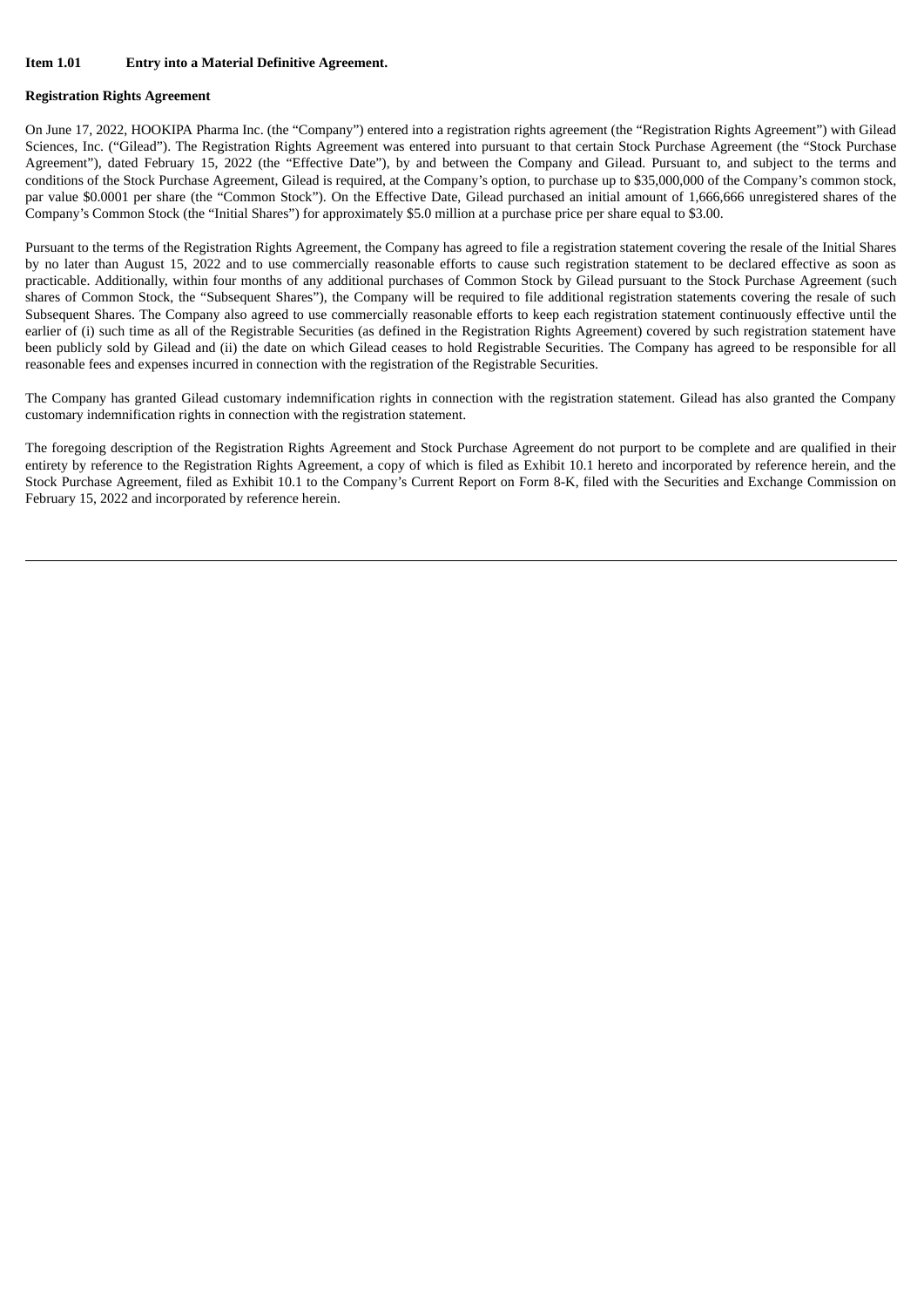### Item 5.02. Departure of Directors or Certain Officers: Election of Directors: Appointment of Certain Officers: Compensatory Arrangements of **Certain Officers.**

#### *Resignation of Igor Matushansky*

On June 20, 2022, Igor Matushansky, M.D., Ph.D., who has served as the Chief Medical Officer and Global Head of Research and Development of the Company, notified the Company that he will resign from his current positions, effective as of June 30, 2022. Following his resignation, Dr. Matushansky will serve as the chair of the Company's Scientific Advisory Board.

#### *Consultation Agreement and Scientific Advisory Board Agreement with Dr. Matushansky*

In connection with the resignation of Dr. Matushansky, the Company and Dr. Matushansky will enter into a consulting agreement (the "Consulting Agreement"), which provides that Dr. Matushansky will serve as clinical advisor to the Chief Executive Officer. The Consulting Agreement provides for a one-time grant of options to purchase 20,000 shares of the Company's common stock, which options shall vest in full on the 12-month anniversary of the entry into the Consulting Agreement, and continued vesting throughout the term of the Consulting Agreement of stock options held by Dr. Matushansky immediately prior to his resignation. The Consulting Agreement has a term of twelve months. Either party may terminate the Consulting Agreement at any time upon 30 days' notice.

Dr. Matushansky was also appointed to chair the Company's newly formed Scientific Advisory Committee. In connection with the appointment, Dr. Matushansky will enter into a Scientific Advisory Board Agreement with the Company, which provides that Dr. Matushansky will receive a per meeting fee of \$2,500.

#### **Item 7.01 Regulation FD Disclosure**

On June 21, 2022, the Company issued a press release announcing the resignation of Dr. Matushansky. A copy of this press release is furnished as Exhibit 99.1 to this report on Form 8-K.

The information in this Item 7.01 and Exhibit 99.1 attached hereto is intended to be furnished and shall not be deemed "filed" for purposes of Section 18 of the Securities Exchange Act of 1934 (the "Exchange Act") or otherwise subject to the liabilities of that section, nor shall it be deemed incorporated by reference in any filing under the Securities Act of 1933 or the Exchange Act, except as expressly set forth by specific reference in such filing.

#### **Item 9.01 Financial Statements and Exhibits**.

#### (d) Exhibits

| Exhibit     |                                                                                                                  |
|-------------|------------------------------------------------------------------------------------------------------------------|
| No.         | Description                                                                                                      |
| <u>10.1</u> | Registration Rights Agreement, dated June 17, 2022, by and between HOOKIPA Pharma Inc. and Gilead Sciences, Inc. |
| 99.1        | Press Release issued by the Company on June 21, 2022, furnished herewith.                                        |
| 104         | Cover Page Interactive Data File (embedded within the Inline XBRL).                                              |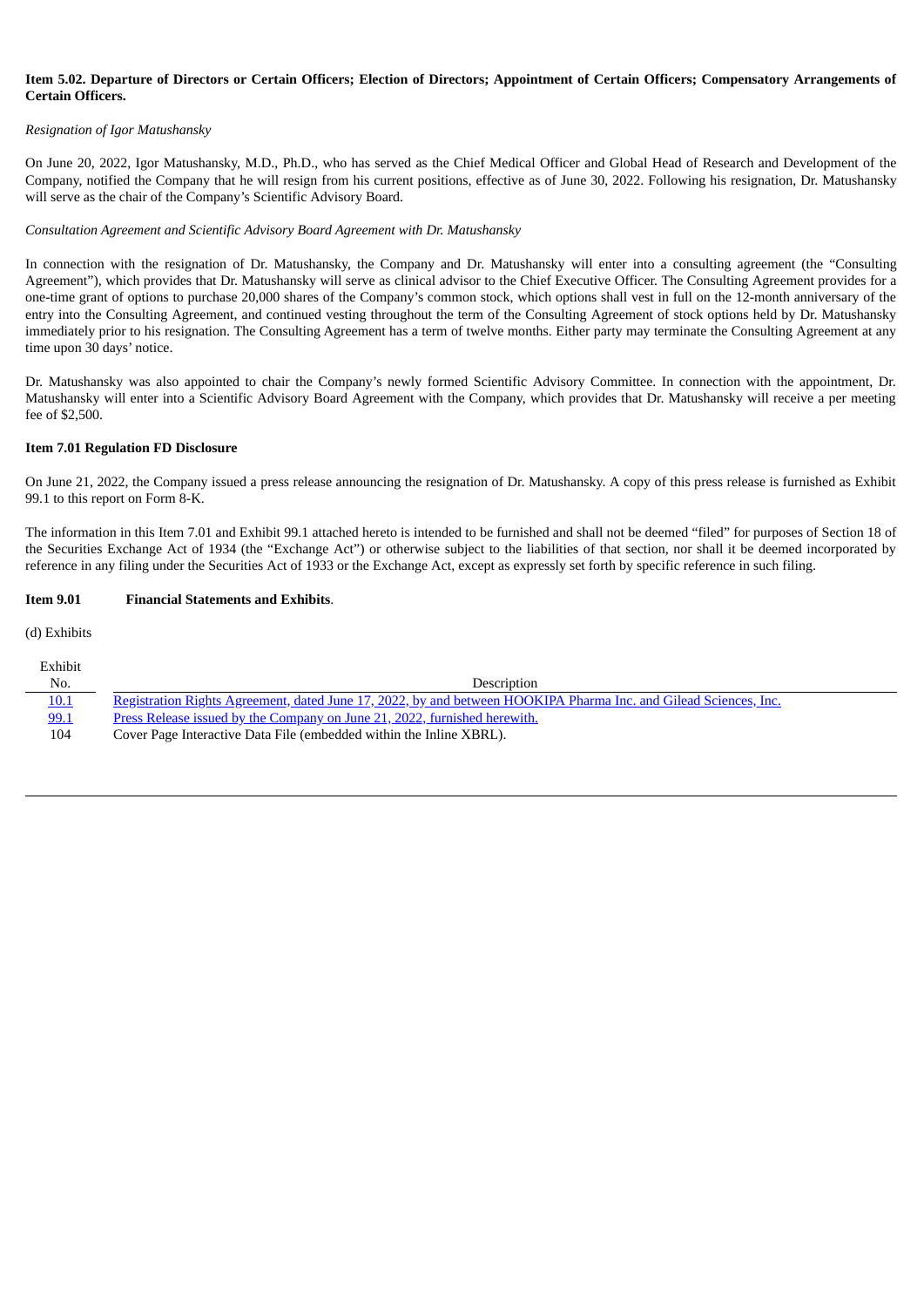## **SIGNATURES**

Pursuant to the requirements of the Securities Exchange Act of 1934, the registrant has duly caused this report to be signed on its behalf by the undersigned thereunto duly authorized.

HOOKIPA Pharma Inc.

Date: June 21, 2022 By:/s/ Joern Aldag

Joern Aldag Chief Executive Officer (Principal Executive Officer)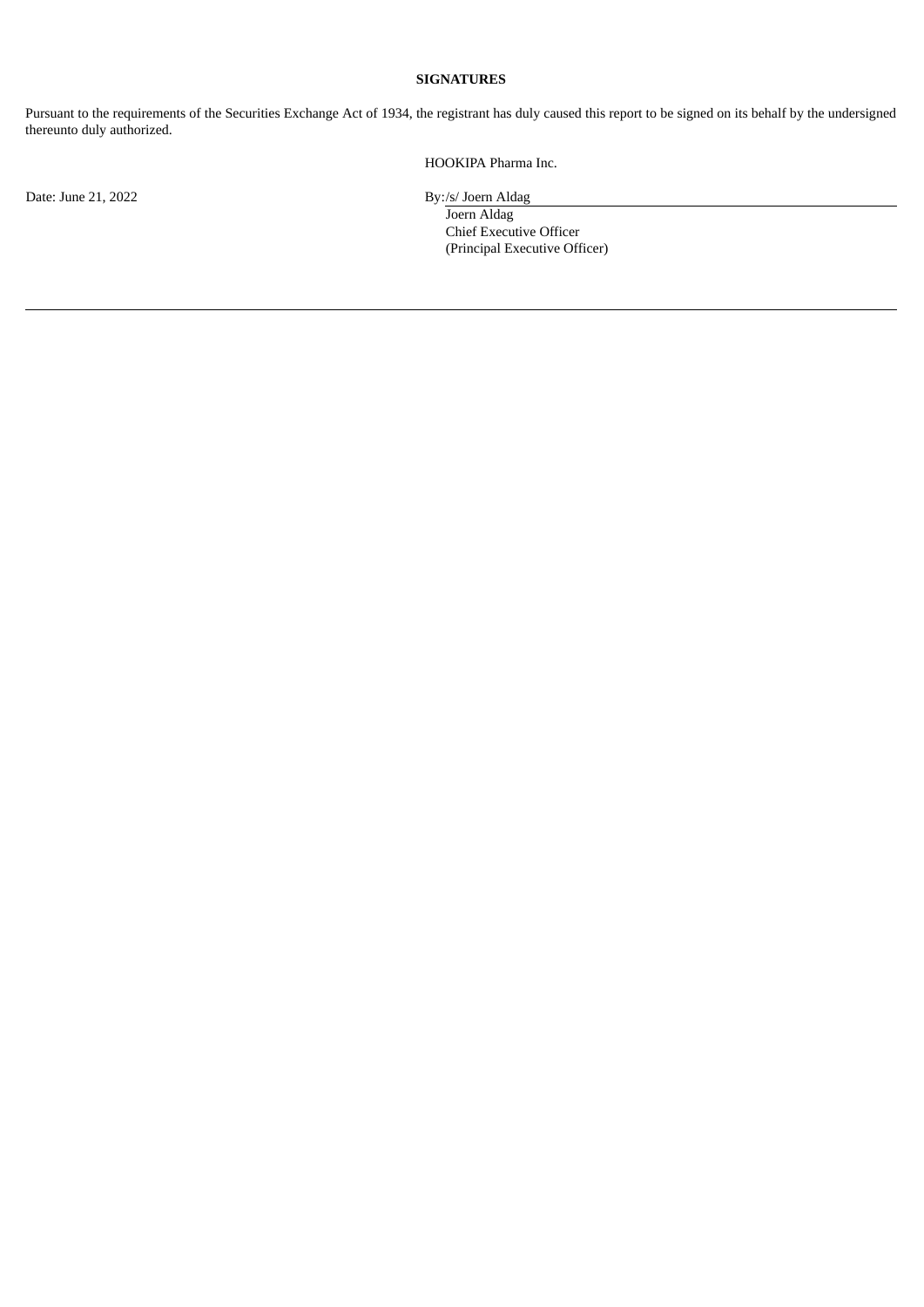### **REGISTRATION RIGHTS AGREEMENT**

<span id="page-4-0"></span>This Registration Rights Agreement (this "*Agreement*") is made and entered into as of June 17, 2022, by and among HOOKIPA Pharma Inc., a Delaware corporation (the "*Company*"), and the Gilead Sciences, Inc. (the "*Purchaser*").

This Agreement is made pursuant to the Stock Purchase Agreement, dated as of February 15, 2022 between the Company and the Purchaser (the "*Purchase Agreement*").

NOW, THEREFORE, IN CONSIDERATION of the mutual covenants contained in this Agreement, and for other good and valuable consideration, the receipt and adequacy of which are hereby acknowledged, the Company and the Purchaser agree as follows:

1. Definitions. Capitalized terms used and not otherwise defined herein that are defined in the Purchase Agreement shall have the meanings given such terms in the Purchase Agreement. As used in this Agreement, the following terms shall have the following meanings:

"*Advice*" has the meaning set forth in Section 6(c).

"*Affiliate*" means, with respect to any person, any other person which directly or indirectly controls, is controlled by, or is under common control with, such person.

"*Agreement*" has the meaning set forth in the Preamble.

"*Business Day*" means a day, other than a Saturday or Sunday, on which banks in New York City are open for the general transaction of

business.

"*Closing*" means the purchase and sale of additional shares of Common Stock pursuant to Section 1 of the Purchase Agreement.

"*Commission*" means the Securities and Exchange Commission.

"*Common Stock*" means the common stock of the Company, par value \$0.0001 per share, and any securities into which such common stock may hereinafter be reclassified.

"*Company*" has the meaning set forth in the Preamble.

"*Effective Date*" means the date that the Registration Statement filed pursuant to Section 2(a) is declared effective by the Commission.

"*Effectiveness Period*" has the meaning set forth in Section 2(b).

"*Exchange Act*" means the Securities Exchange Act of 1934, as amended, and the rules and regulations promulgated thereunder.

"*Filing Deadline*" means, with respect to the Initial Registration Statement required to be filed pursuant to Section 2(a), the six (6) month anniversary of the date of Purchase Agreement, and with respect to any Subsequent Registration Statement required to be filed pursuant to Section 2(a), the four (4) month anniversary of the Closing related to the purchase of such Registrable Securities; *provided, however*, that if the Filing Deadline falls on a Saturday, Sunday or other day that the Commission is closed for business, the Filing Deadline shall be extended to the next Business Day on which the Commission is open for business.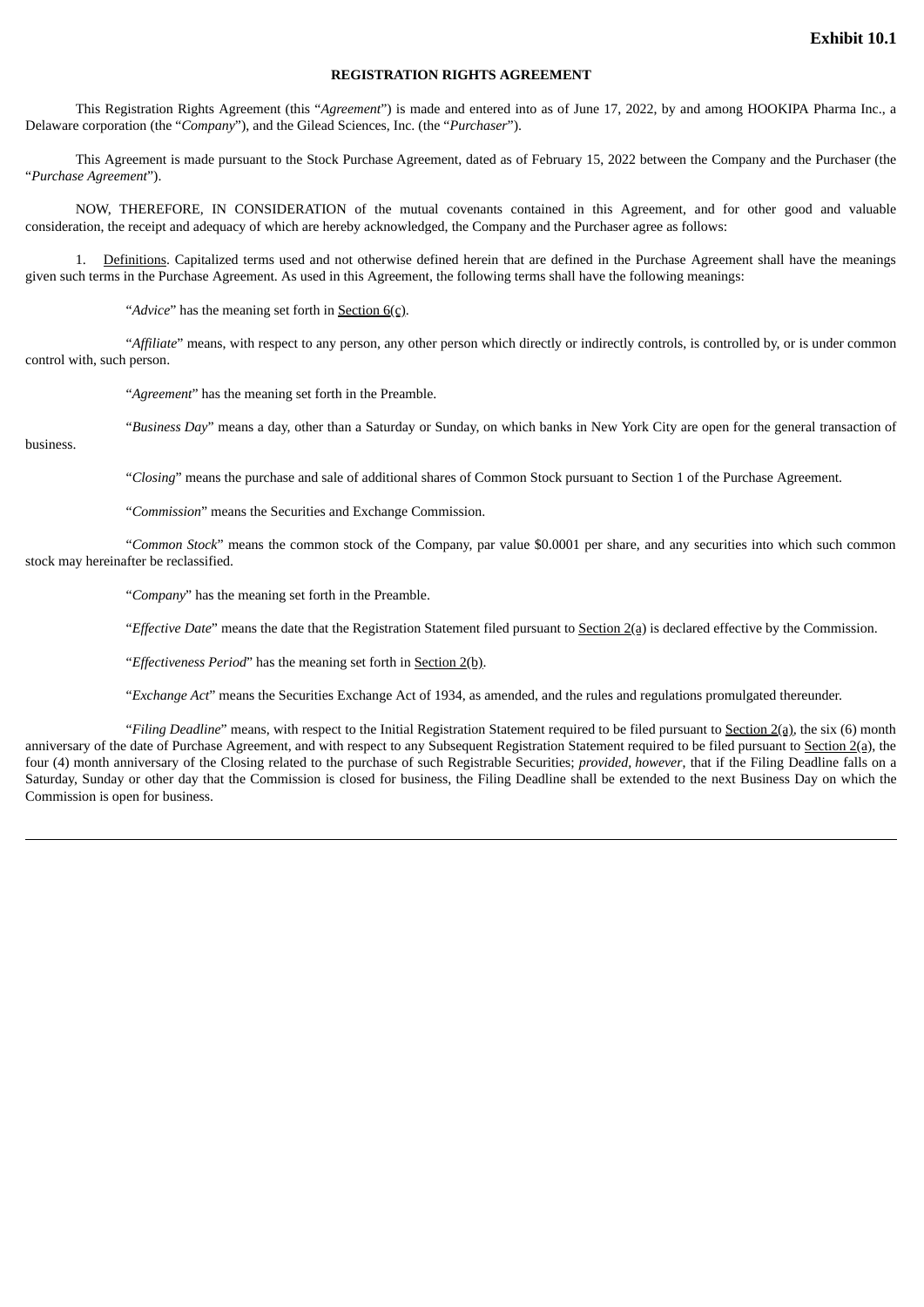"*Holder*" means the holder or holders, as the case may be, from time to time of Registrable Securities.

"*Indemnified Party*" has the meaning set forth in Section 5(c).

"Indemnifying Party" has the meaning set forth in **Section 5(c)**.

"*Initial Registration Statement*" means the initial Registration Statement filed pursuant to Section 2(a) of this Agreement with respect to the registration of the Initial Shares.

*"Initial Shares"* means the 1,666,666 Shares issued pursuant to the Purchase Agreement on February 15, 2022.

*"Losses*" has the meaning set forth in Section 5(a).

"*New Registration Statement*" has the meaning set forth in Section 2(a).

"*Person*" means an individual or corporation, partnership, trust, incorporated or unincorporated association, joint venture, limited liability company, joint stock company, government (or an agency or subdivision thereof) or other entity of any kind.

"*Principal Market*" means the Trading Market on which the Common Stock is primarily listed and quoted for trading, which, as of the Effective Date (as defined in the Purchase Agreement), shall be The Nasdaq Global Select Market.

"*Proceeding*" means an action, claim, suit, investigation or proceeding (including, without limitation, an investigation or partial proceeding, such as a deposition), whether commenced or threatened.

"*Prospectus*" means the prospectus included in a Registration Statement (including, without limitation, a prospectus that includes any information previously omitted from a prospectus filed as part of an effective registration statement in reliance upon Rule 430B promulgated under the Securities Act), as amended or supplemented by any prospectus supplement, with respect to the terms of the offering of any portion of the Registrable Securities covered by a Registration Statement, and all other amendments and supplements to the Prospectus, including post-effective amendments, and all material incorporated by reference or deemed to be incorporated by reference in such Prospectus.

"*Purchase Agreement*" has the meaning set forth in the Recitals.

"*Purchaser*" has the meaning set forth in the Preamble.

"*Registrable Securities*" means all of (i) the Shares and (ii) any securities issued or issuable upon any conversion, exercise, stock split, dividend or other distribution, merger, consolidation, exchange, recapitalization or similar event with respect to the foregoing, *provided*, that the Holder has completed and delivered to the Company a Selling Stockholder Questionnaire; and *provided, further*, the Holder's Shares shall cease to be Registrable Securities upon the earlier to occur of the following: (A) a sale pursuant to a Registration Statement or Rule 144 under the Securities Act (in which case, only such securities sold by the Holder shall cease to be a Registrable Security); and (B) becoming eligible for resale by the Holder under Rule 144 without the requirement for the Company to be in compliance with the current public information required thereunder and without volume or manner-of-sale restrictions, pursuant to a written opinion letter from the Company to such effect, addressed, delivered and acceptable to the Transfer Agent.

 $\overline{2}$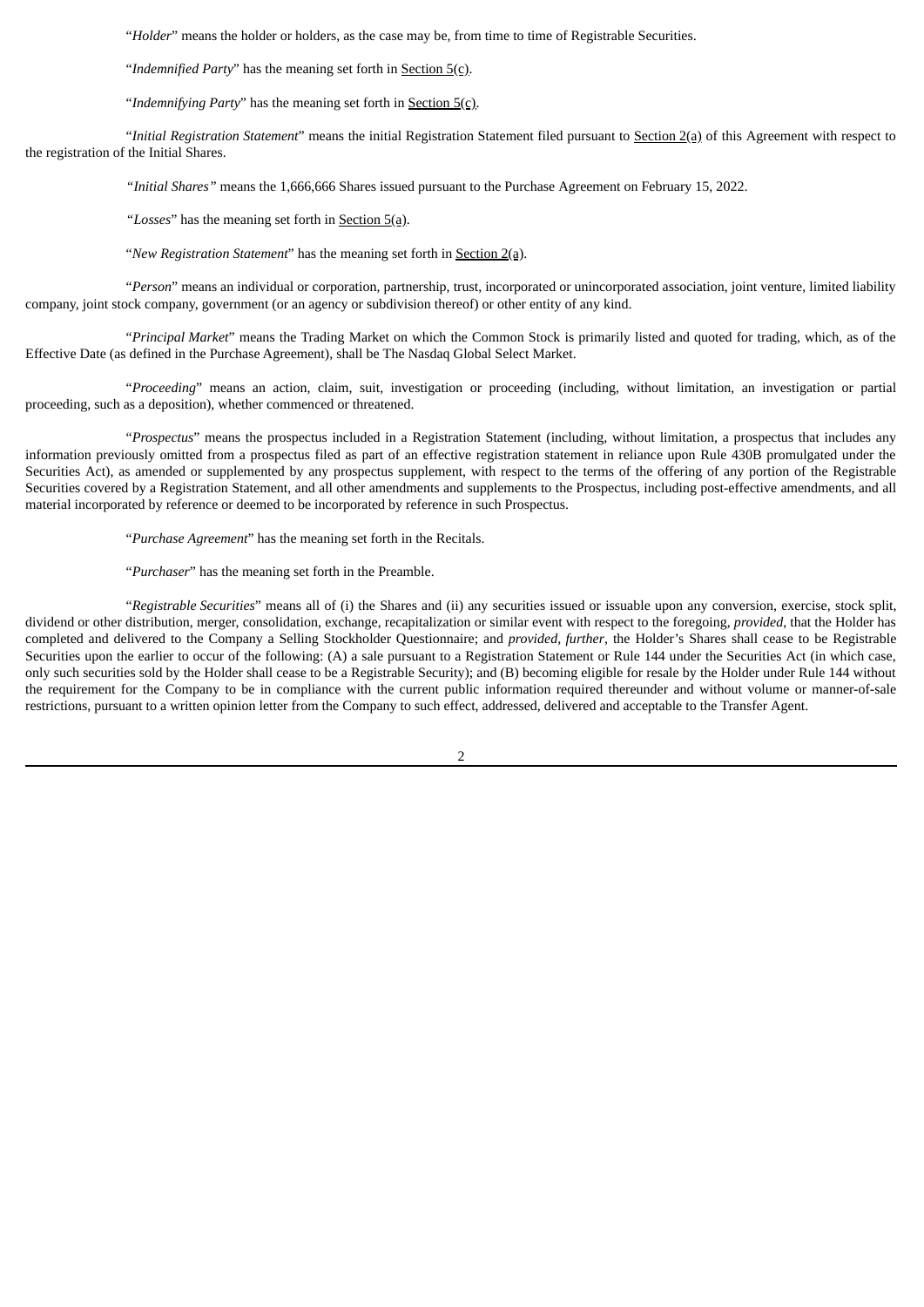"*Registration Statements*" means any one or more registration statements of the Company filed under the Securities Act that covers the resale of any of the Registrable Securities pursuant to the provisions of this Agreement (including without limitation the Initial Registration Statement, any Subsequent Registration Statement, the New Registration Statement and any Remainder Registration Statements), the amendments and supplements to such Registration Statements, including post-effective amendments, all exhibits and all material incorporated by reference or deemed to be incorporated by reference in such Registration Statements.

"*Remainder Registration Statement*" has the meaning set forth in Section 2(a).

"*Rule 144*" means Rule 144 promulgated by the Commission pursuant to the Securities Act, as such Rule may be amended from time to time, or any similar rule or regulation hereafter adopted by the Commission having substantially the same effect as such rule.

"*Rule 415*" means Rule 415 promulgated by the Commission pursuant to the Securities Act, as such Rule may be amended from time to time, or any similar rule or regulation hereafter adopted by the Commission having substantially the same effect as such rule.

"*Rule 424*" means Rule 424 promulgated by the Commission pursuant to the Securities Act, as such Rule may be amended from time to time, or any similar rule or regulation hereafter adopted by the Commission having substantially the same effect as such rule.

"*SEC Guidance*" means (i) any publicly-available written or oral guidance, comments, requirements or requests of the Commission staff and (ii) the Securities Act.

"*Securities Act*" means the Securities Act of 1933, as amended, and the rules and regulations promulgated thereunder.

"*Selling Stockholder Questionnaire*" means a questionnaire in the form attached as Annex B hereto, or such other form of questionnaire as may reasonably be adopted by the Company from time to time.

"*Shares*" means the maximum number of shares of Common Stock issued, to be issued or issuable to the Purchaser pursuant to the Purchase Agreement.

"*Subsequent Registration Statement*" means any Registration Statement filed pursuant to Section 2(a) of this Agreement registering Subsequent Shares.

"*Subsequent Shares*" means any Shares issued pursuant to the Purchase Agreement, after the date hereof, in accordance with the terms and conditions of the Purchase Agreement.

"*Trading Day*" means (i) a day on which the Common Stock is listed or quoted and traded on its Principal Market (other than the OTC Bulletin Board), or (ii) if the Common Stock is not listed on a Trading Market (other than the OTC Bulletin Board), a day on which the Common Stock is traded in the over-the-counter market, as reported by the OTC Bulletin Board, or (iii) if the Common Stock is not quoted on any Trading Market, a day on which the Common Stock is quoted in the over-the-counter market as reported in the "pink sheets" by Pink Sheets LLC (or any similar organization or agency succeeding to its functions of reporting prices); *provided*, that in the event that the Common Stock is not listed or quoted as set forth in (i), (ii) and (iii) hereof, then Trading Day shall mean a Business Day.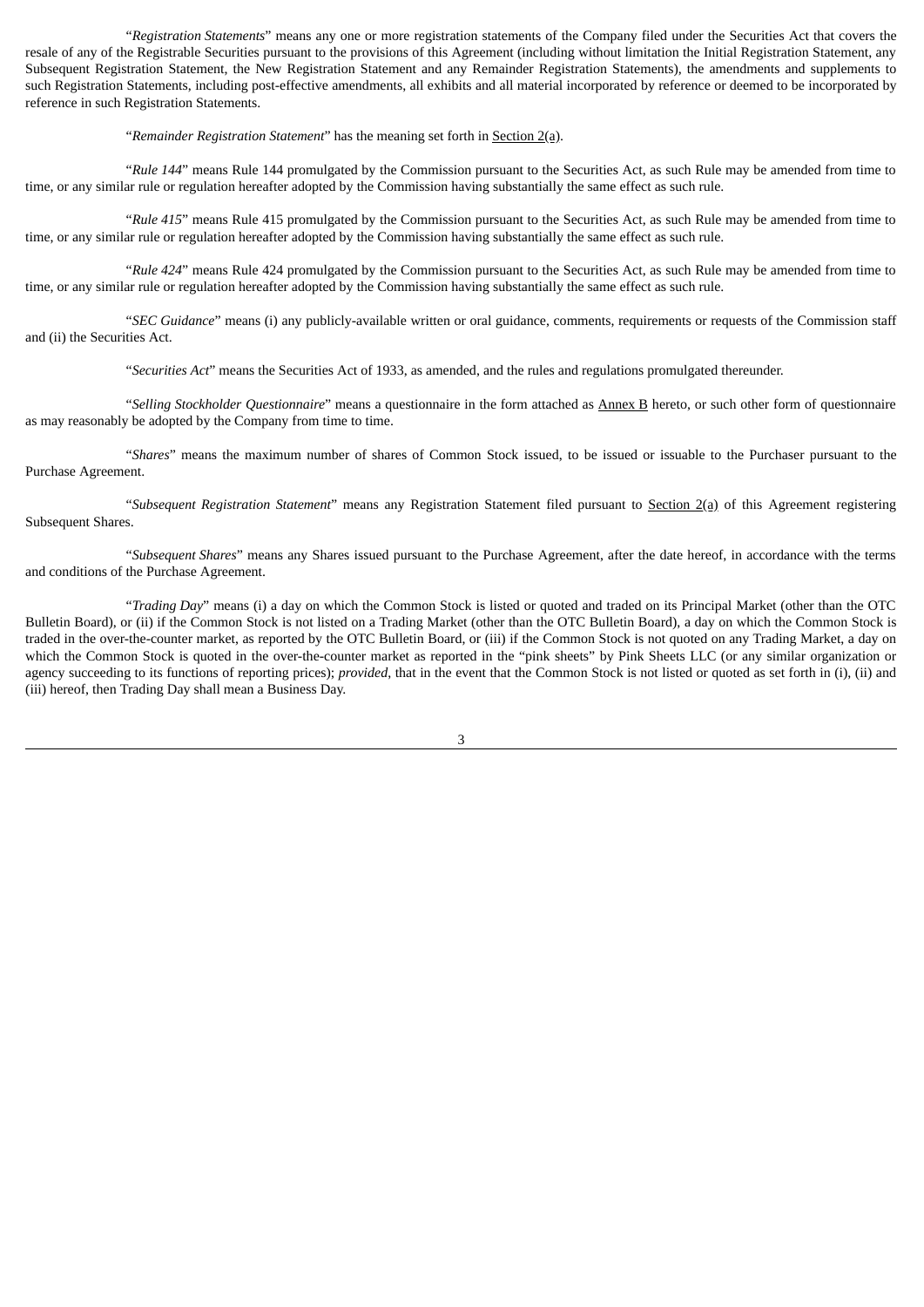"*Trading Market*" means whichever of the New York Stock Exchange, the NYSE American (formerly the American Stock Exchange), the NASDAQ Global Select Market, the NASDAQ Global Market, the NASDAQ Capital Market or OTC Bulletin Board on which the Common Stock is listed or quoted for trading on the date in question.

#### 2. Registration.

(a) On or prior to the applicable Filing Deadline, the Company shall prepare and file with the Commission a Registration Statement covering the resale of all of the Registrable Securities not already covered by an existing and effective Registration Statement for an offering to be made on a delayed or continuous basis pursuant to Rule 415 or, if Rule 415 is not available for offers and sales of the Registrable Securities, by such other means of distribution of Registrable Securities as the Holder may reasonably specify (the "*Initial Registration Statement*"). The Initial Registration Statement and each Subsequent Registration Statement, if any, shall be on Form S-3 and shall contain (except if otherwise required pursuant to written comments received from the Commission upon a review of such Registration Statement) the "Plan of Distribution" section attached hereto as Annex A (which may be modified to respond to comments, if any, provided by the Commission). Notwithstanding the registration obligations set forth in this Section 2, in the event the Commission informs the Company that all of the Registrable Securities cannot, as a result of the application of Rule 415, be registered for resale as a secondary offering on a single registration statement, the Company agrees to promptly (i) inform the Holder and use its commercially reasonable efforts to file amendments to the Initial Registration Statement, or Subsequent Registration Statement, as required by the Commission and/or (ii) withdraw the applicable Registration Statement and file a new registration statement (a "*New Registration Statement*"), in either case covering the maximum number of Registrable Securities permitted to be registered by the Commission, on Form S-3; *provided, however*, that prior to filing such amendment or New Registration Statement, the Company shall be obligated to use its commercially reasonable efforts to advocate with the Commission for the registration of all of the Registrable Securities in accordance with the SEC Guidance, including without limitation, the Securities Act Rules Compliance and Disclosure Interpretations Question 612.09. In the event the Company amends the Initial Registration Statement or Subsequent Registration Statement, or files a New Registration Statement, as the case may be, under clauses (i) or (ii) above, the Company will use its commercially reasonable efforts to file with the Commission, as promptly as allowed by Commission or SEC Guidance provided to the Company or to registrants of securities in general, one or more registration statements on Form S-3 (the "*Remainder Registration Statements*").

(b) The Company shall use its commercially reasonable efforts to cause each Registration Statement to be declared effective by the Commission as soon as practicable and shall use its commercially reasonable efforts to keep each Registration Statement continuously effective under the Securities Act until the earlier of (i) such time as all of the Registrable Securities covered by such Registration Statement have been publicly sold by the Holder and (ii) the date on which the Holder ceases to hold Registrable Securities (the "*Effectiveness Period*"). The Company shall telephonically request effectiveness of a Registration Statement as of 5:00 P.M. New York City time on a Trading Day. The Company shall promptly notify the Holder via facsimile or electronic mail of a ".pdf" format data file of the effectiveness of a Registration Statement on the same Trading Day that the Company telephonically confirms effectiveness with the Commission, which date of confirmation shall initially be the date requested for effectiveness of such Registration Statement.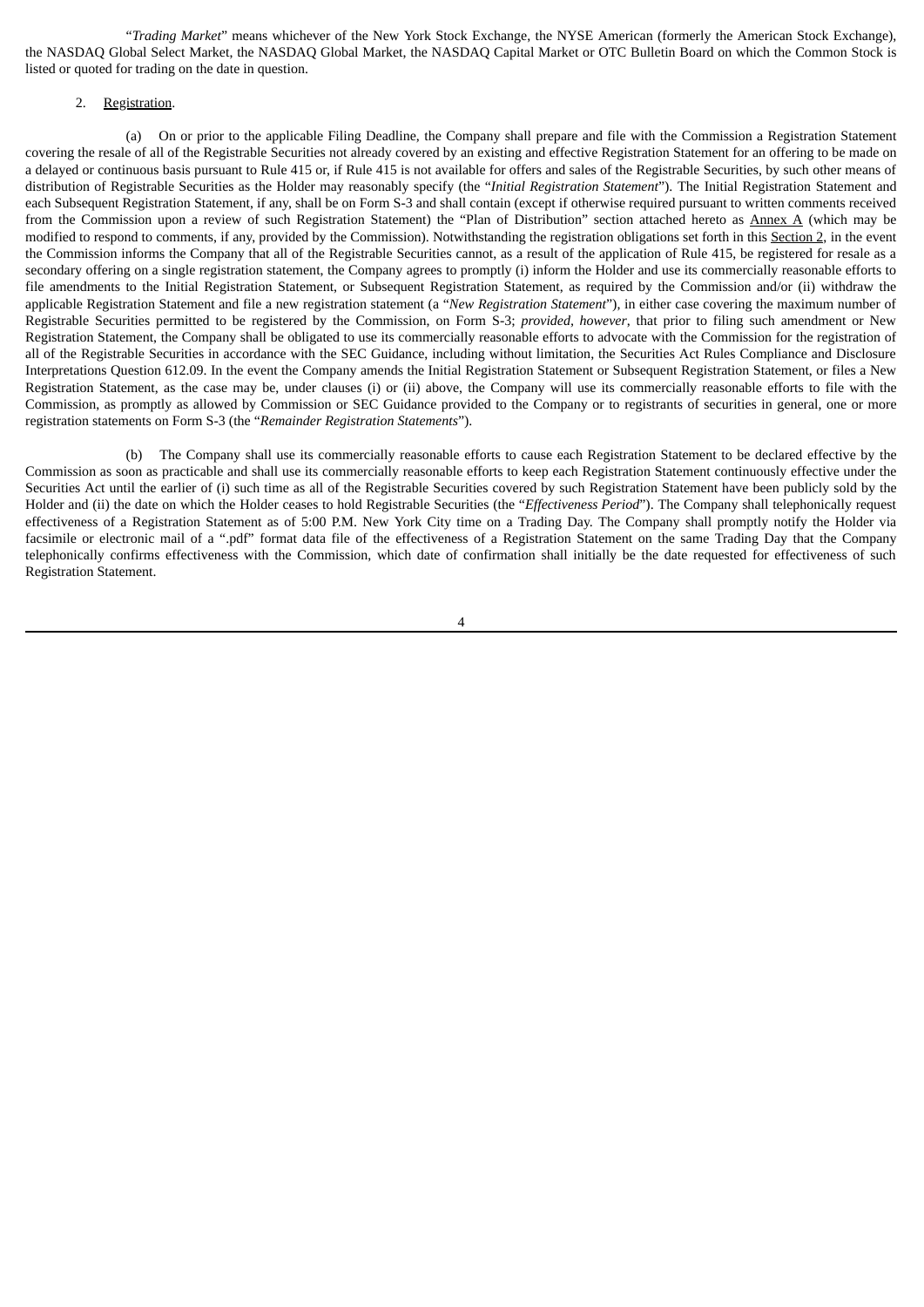(c) Holder agrees to furnish to the Company a completed Selling Stockholder Questionnaire not more than fifteen (15) Trading Days following the date of this Agreement. At least twelve (12) Trading Days prior to the first anticipated filing date of a Registration Statement for any registration under this Agreement, the Company will notify the Holder of the information the Company requires from the Holder other than the information contained in the Selling Stockholder Questionnaire, if any, which shall be completed and delivered to the Company promptly upon request and, in any event, within seven (7) Trading Days prior to the applicable anticipated filing date. The Holder acknowledges and agrees that the information in the Selling Stockholder Questionnaire or request for further information as described in this  $Section 2(c)$  will be used by the Company in the preparation of the Registration Statement and hereby consents to the inclusion of such information in the Registration Statement.

(d) In the event that Form S-3 is not available for the registration of the resale of Registrable Securities hereunder, the Company shall undertake to register the Registrable Securities on Form S-3 promptly after such form is available, *provided* that the Company shall maintain the effectiveness of the Registration Statement then in effect until such time as a Registration Statement on Form S-3 covering the Registrable Securities has been declared effective by the Commission.

#### 3. Registration Procedures

In connection with the Company's registration obligations hereunder, the Company shall:

(a) Not less than five (5) Business Days prior to the filing of each Registration Statement and not less than three (3) Business Days prior to the filing of any related Prospectus or any amendment or supplement thereto (except for Annual Reports on Form 10-K, and Quarterly Reports on Form 10-Q and Current Reports on Form 8-K and any similar or successor reports), (i) furnish to the Holder copies of such Registration Statement, Prospectus or amendment or supplement thereto, as proposed to be filed, which documents will be subject to the review of the Holder (it being acknowledged and agreed that if the Holder does not object to or comment on the aforementioned documents within such five (5) Business Day or three (3) Business Day period, as the case may be, then the Holder shall be deemed to have consented to and approved the use of such documents) and (ii) use commercially reasonable efforts to cause its officers and directors, counsel and independent registered public accountants to respond to such inquiries as shall be necessary, in the reasonable opinion of respective counsel to the Holder, to conduct a reasonable investigation within the meaning of the Securities Act. The Company shall not file any Registration Statement or amendment or supplement thereto in a form to which the Holder reasonably objects in good faith, provided that, the Company is notified of such objection in writing within the five (5) Business Day or three (3) Business Day period described above, as applicable.

(b) (i) Prepare and file with the Commission such amendments (including post-effective amendments) and supplements to each Registration Statement and the Prospectus used in connection therewith as may be necessary to keep such Registration Statement continuously effective as to the applicable Registrable Securities for its Effectiveness Period; (ii) cause the related Prospectus to be amended or supplemented by any required Prospectus supplement (subject to the terms of this Agreement), and, as so supplemented or amended, to be filed pursuant to Rule 424; (iii) respond as promptly as reasonably practicable to any comments received from the Commission with respect to each Registration Statement or any amendment thereto and, as promptly as reasonably possible, provide the Holder true and complete copies of all correspondence from and to the Commission relating to such Registration Statement that pertains to the Holder as "Selling Stockholder" but not any comments that would result in the disclosure to the Holder of material and non-public information concerning the Company; and (iv) comply with the provisions of the Securities Act and the Exchange Act with respect to the disposition of all Registrable Securities covered by a Registration Statement until such time as all of such Registrable Securities shall have been disposed of (subject to the terms of this Agreement) in accordance with the intended methods of disposition by the Holder thereof as set forth in such Registration Statement as so amended or in such Prospectus as so supplemented; *provided, however*, that the Purchaser shall be responsible for the delivery of the Prospectus to the Persons to whom the Purchaser sells any of the Shares (including in accordance with Rule 172 under the Securities Act), and the Purchaser agrees to dispose of Registrable Securities in compliance with the "Plan of Distribution" described in the Registration Statement and otherwise in compliance with applicable federal and state securities laws. In the case of amendments and supplements to a Registration Statement which are required to be filed pursuant to this Agreement (including pursuant to this Section 3(b)) by reason of the Company filing a report on Form 10-K, Form 10-Q or Form 8-K or any analogous report under the Exchange Act, the Company shall have incorporated such report by reference into such Registration Statement, if applicable, or shall file such amendments or supplements with the Commission on the same day on which the Exchange Act report which created the requirement for the Company to amend or supplement such Registration Statement was filed.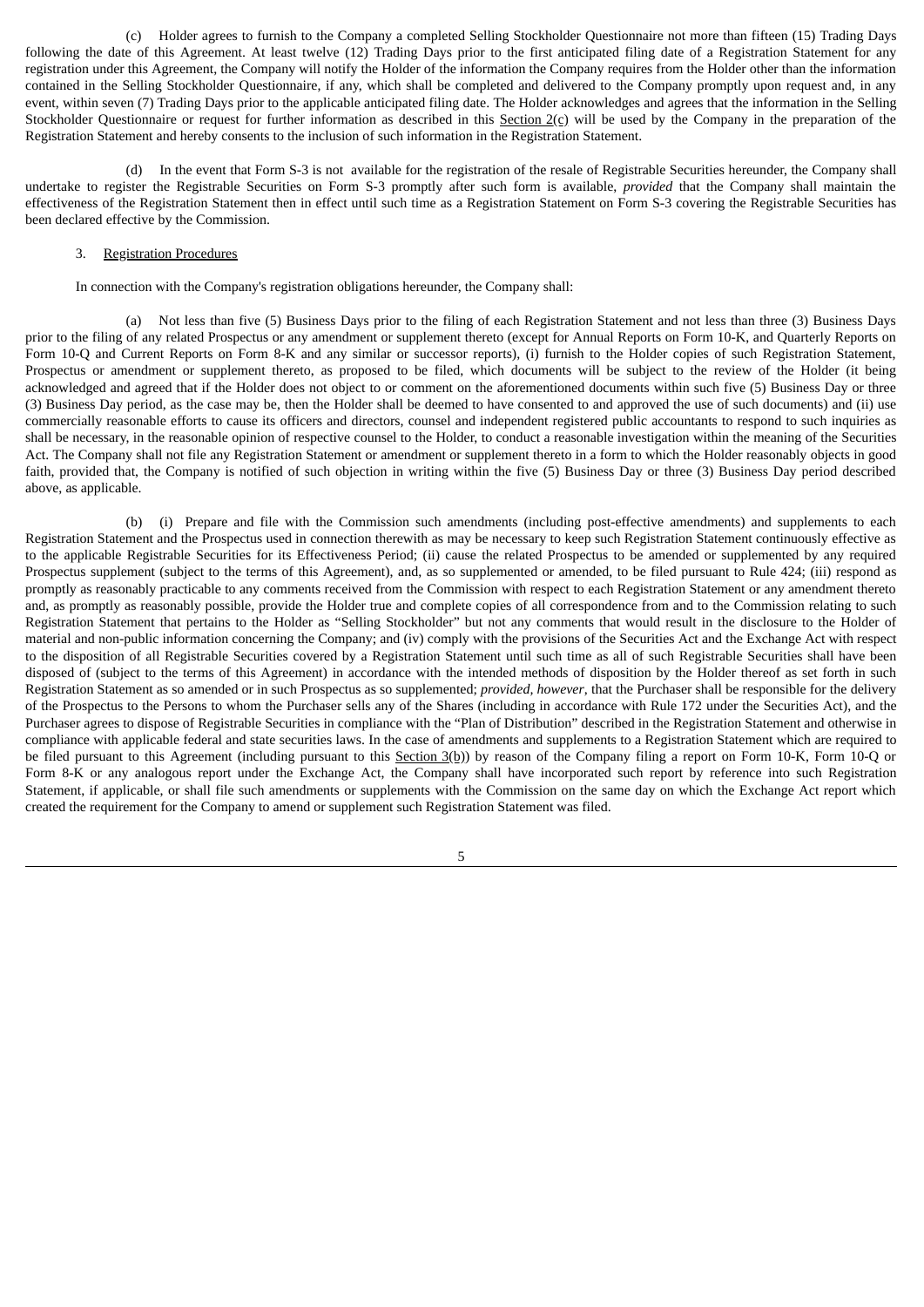(c) Notify the Holder (which notice shall, pursuant to clauses (iii) through (vi) hereof, be accompanied by an instruction to suspend the use of the Prospectus until the requisite changes have been made) as promptly as reasonably practicable (and, in the case of  $(i)(A)$  below, not less than one (1) Trading Day prior to such filing) and (if requested by any such Person) confirm such notice in writing no later than one (1) Trading Day following the day: (i)(A) when a Prospectus or any Prospectus supplement or post-effective amendment to a Registration Statement is proposed to be filed; (B) when the Commission notifies the Company whether there will be a "review" of such Registration Statement and whenever the Commission comments in writing on any Registration Statement (in which case the Company shall provide to the Holder true and complete copies of all comments that pertain to the Holder as a "Selling Stockholder" or to the "Plan of Distribution" and all written responses thereto, but not information that the Company believes would constitute material and non-public information); and (C) with respect to each Registration Statement or any post-effective amendment, when the same has become effective; (ii) of any request by the Commission or any other Federal or state governmental authority for amendments or supplements to a Registration Statement or Prospectus or for additional information that pertains to the Holder as "Selling Stockholder" or the "Plan of Distribution"; (iii) of the issuance by the Commission or any other federal or state governmental authority of any stop order suspending the effectiveness of a Registration Statement covering any or all of the Registrable Securities or the initiation of any Proceedings for that purpose; (iv) of the receipt by the Company of any notification with respect to the suspension of the qualification or exemption from qualification of any of the Registrable Securities for sale in any jurisdiction, or the initiation or threatening of any Proceeding for such purpose; (v) of the occurrence of any event or passage of time that makes the financial statements included in a Registration Statement ineligible for inclusion therein or any statement made in such Registration Statement or Prospectus or any document incorporated or deemed to be incorporated therein by reference untrue in any material respect or that requires any revisions to such Registration Statement, Prospectus or other documents so that, in the case of such Registration Statement or the Prospectus, as the case may be, it will not contain any untrue statement of a material fact or omit to state any material fact required to be stated therein or necessary to make the statements therein (in the case of any Prospectus, form of prospectus or supplement thereto, in light of the circumstances under which they were made), not misleading and (vi) of the occurrence or existence of any pending corporate development with respect to the Company that the Company reasonably believes may be material and that, in the determination of the Company, makes it not in the best interest of the Company to allow continued availability of a Registration Statement or Prospectus, *provided* that, any and all such information shall remain confidential to the Holder (who may disclose such information only to the Holder's employees, accountants, attorneys and professional advisors who need to know such information in order to fulfill such party's obligations to the Holder, who are informed of the confidential nature of such information and who are bound by a confidentiality and non-disclosure provisions pertaining thereto) until such information otherwise becomes public, unless disclosure by the Holder is required by law; and *provided*, *further*, that notwithstanding the Holder's agreement to keep such information confidential, the Holder makes no acknowledgement that any such information is material, non-public information; and provided, further, that any notice sent by the Company pursuant to clauses (iii)-(vi) of this paragraph shall be deemed to be an exercise by the Company of its right under Section 3(h) hereof to suspend the availability of a Registration Statement and Prospectus.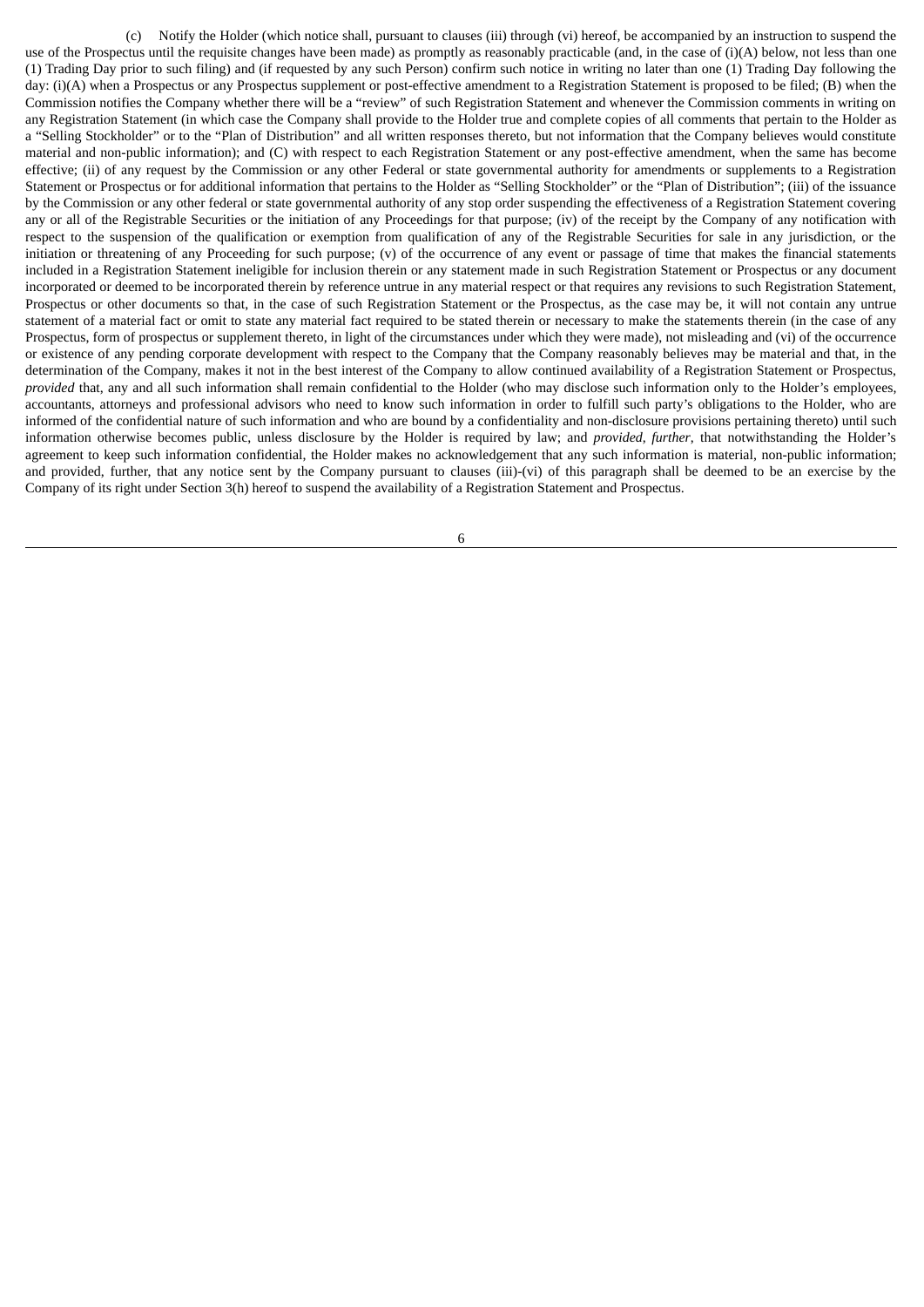(d) Use commercially reasonable efforts to avoid the issuance of, or, if issued, obtain the withdrawal of (i) any order suspending the effectiveness of a Registration Statement, or (ii) any suspension of the qualification (or exemption from qualification) of any of the Registrable Securities for sale in any jurisdiction, as soon as practicable.

(e) If requested by the Holder, furnish to the Holder, without charge, at least one conformed copy of each Registration Statement and each amendment thereto and all exhibits to the extent requested by such Person (including those previously furnished or incorporated by reference) promptly after the filing of such documents with the Commission; *provided*, that the Company shall have no obligation to provide any document pursuant to this clause that is available on the Commission's EDGAR system.

(f) Prior to any resale of Registrable Securities by the Holder, use its commercially reasonable efforts to register or qualify or cooperate with the selling Holder in connection with the registration or qualification (or exemption from the registration or qualification) of such Registrable Securities for the resale by the Holder under the securities or Blue Sky laws of such jurisdictions within the United States as the Holder reasonably requests in writing, to keep each registration or qualification (or exemption therefrom) effective during the Effectiveness Period and to do any and all other acts or things reasonably necessary to enable the disposition in such jurisdictions of the Registrable Securities covered by each Registration Statement; *provided*, that the Company shall not be required to qualify generally to do business in any jurisdiction where it is not then so qualified, subject the Company to any material tax in any such jurisdiction where it is not then so subject or file a general consent to service of process in any such jurisdiction.

(g) If requested by the Holder, cooperate with the Holder to facilitate the timely preparation and delivery of certificates or book entry statements, as applicable, representing Registrable Securities to be delivered to a transferee pursuant to the Registration Statement, which certificates or statements shall be free, to the extent permitted by the Purchase Agreement and under law, of all restrictive legends, and to enable such Registrable Securities to be in such denominations and registered in such names as the Holder may reasonably request.

(h) Following the occurrence of any event contemplated by Section(c), as promptly as reasonably practicable (taking into account the Company's good faith assessment of any adverse consequences to the Company and its stockholders of the premature disclosure of such event), prepare a supplement or amendment, including a post-effective amendment, to the affected Registration Statements or a supplement to the related Prospectus or any document incorporated or deemed to be incorporated therein by reference, and file any other required document so that, as thereafter delivered, no Registration Statement nor any Prospectus will contain an untrue statement of a material fact or omit to state a material fact required to be stated therein or necessary to make the statements therein (in the case of any Prospectus, form of prospectus or supplement thereto, in light of the circumstances under which they were made), not misleading. If the Company notifies the Holder in accordance with clauses (iii) through (vi) of Section 3(c) above to suspend the use of any Prospectus until the requisite changes to such Prospectus have been made, then the Holder shall suspend use of such Prospectus. The Company will use its reasonable best efforts to ensure that the use of the Prospectus may be resumed as promptly as is practicable. The Company shall be entitled to exercise its right under this Section 3(h) to suspend the availability of a Registration Statement and Prospectus for a period not to exceed forty (40) calendar days (which need not be consecutive days) in any twelve (12) month period. For the avoidance of doubt, any period of time for which the availability of a Registration Statement and Prospectus are suspended pursuant to Section 2(d) shall be disregarded when determining the time period allotted under this Section 3(h).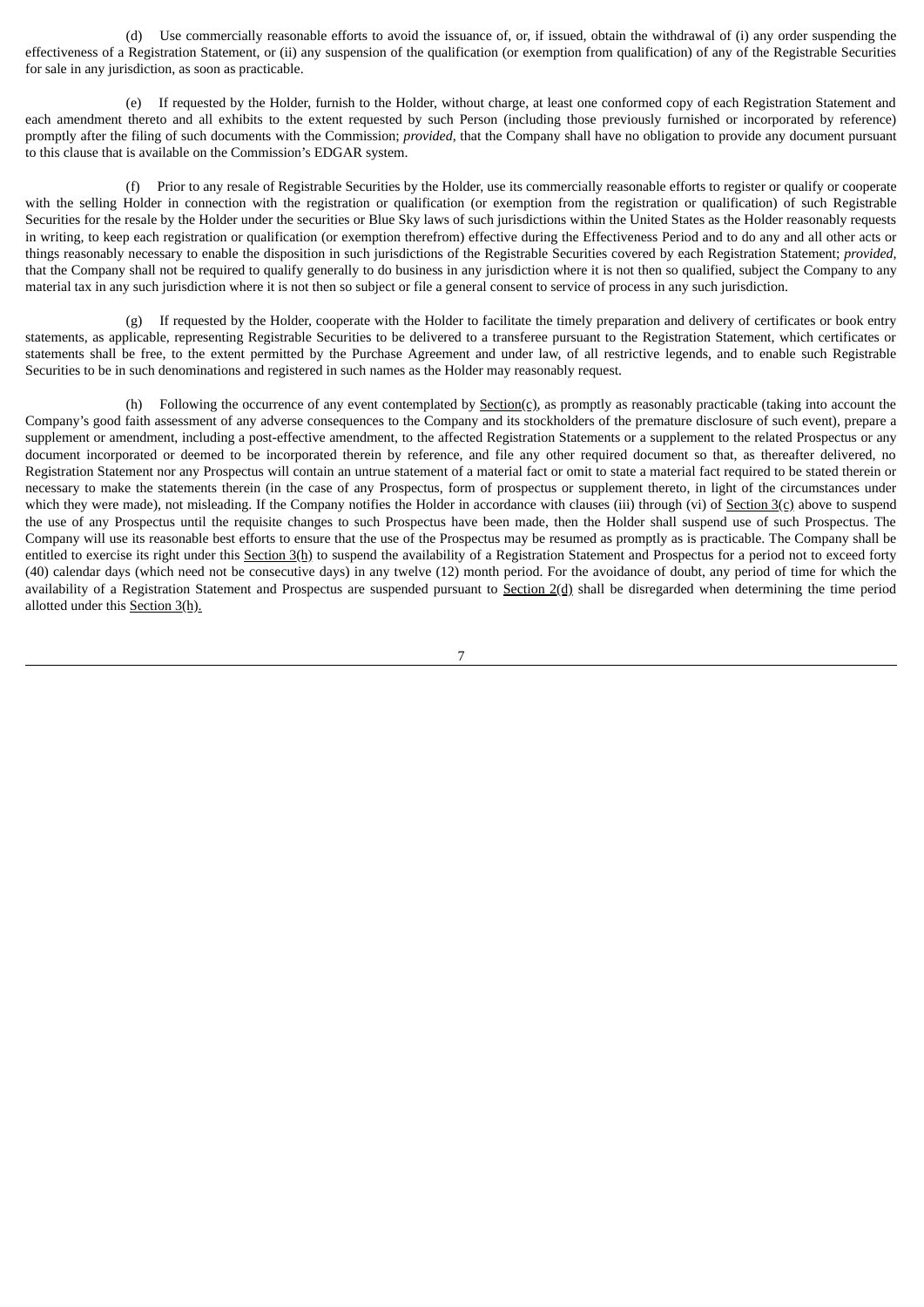(i) Use commercially reasonable efforts to cause all Registrable Securities covered by a Registration Statement to be listed on the Principal Market.

(j) The Company may require the selling Holder to furnish to the Company a certified statement as to (i) the number of shares of Common Stock beneficially owned by the Holder and any Affiliate thereof, (ii) any Financial Industry Regulatory Authority ("*FINRA*") affiliations, (iii) any natural persons who have the power to vote or dispose of the Shares and (iv) any other information as may be requested by the Commission, FINRA or any state securities commission.

(k) The Company shall cooperate with any registered broker through which the Holder proposes to resell its Registrable Securities in effecting a filing with FINRA pursuant to FINRA Rule 5110 as requested by the Holder and the Company shall pay the filing fee required for the first such filing within two (2) Business Days of the request therefor.

(l) If the Company includes any securities, other than Registrable Securities, in the Registration Statement, and the Company is required to cut-back the number of securities in such Registration Statement, for any reason, the Company will not cut-back any Registrable Securities prior to cutting-back all such other securities.

Registration Expenses. All fees and expenses incident to the Company's performance of or compliance with its obligations under this Agreement (excluding any underwriting discounts and selling commissions and all legal fees and expenses of legal counsel for the Holder) shall be borne by the Company whether or not any Registrable Securities are sold pursuant to a Registration Statement. The fees and expenses referred to in the foregoing sentence shall include, without limitation, (i) all registration and filing fees (including, without limitation, fees and expenses (A) with respect to filings required to be made with any Trading Market on which the Common Stock is then listed for trading, (B) with respect to compliance with applicable state securities or Blue Sky laws (including, without limitation, fees and disbursements of counsel for the Company in connection with Blue Sky qualifications or exemptions of the Registrable Securities and determination of the eligibility of the Registrable Securities for investment under the laws of such jurisdictions as requested by the Holder) and (C) if not previously paid by the Company in connection with Section  $3(k)$  above, with respect to any filing that may be required to be made by any broker through which the Holder intends to make sales of Registrable Securities with FINRA pursuant to the FINRA Rule 5110, so long as the broker is receiving no more than a customary brokerage commission in connection with such sale, (ii) printing expenses (including, without limitation, expenses of printing certificates for Registrable Securities and of printing prospectuses if the printing of prospectuses is reasonably requested by the Holder), (iii) messenger, telephone and delivery expenses, (iv) fees and disbursements of counsel for the Company, (v) Securities Act liability insurance, if the Company so desires such insurance, and (vi) fees and expenses of all other Persons retained by the Company in connection with the consummation of the transactions contemplated by this Agreement. In addition, the Company shall be responsible for all of its internal expenses incurred in connection with the consummation of the transactions contemplated by this Agreement (including, without limitation, all salaries and expenses of its officers and employees performing legal or accounting duties), the expense of any annual audit and the fees and expenses incurred in connection with the listing of the Registrable Securities on any securities exchange as required hereunder. In no event shall the Company be responsible for any underwriting, broker or similar fees or commissions of the Holder or any legal fees or other costs of the Holder.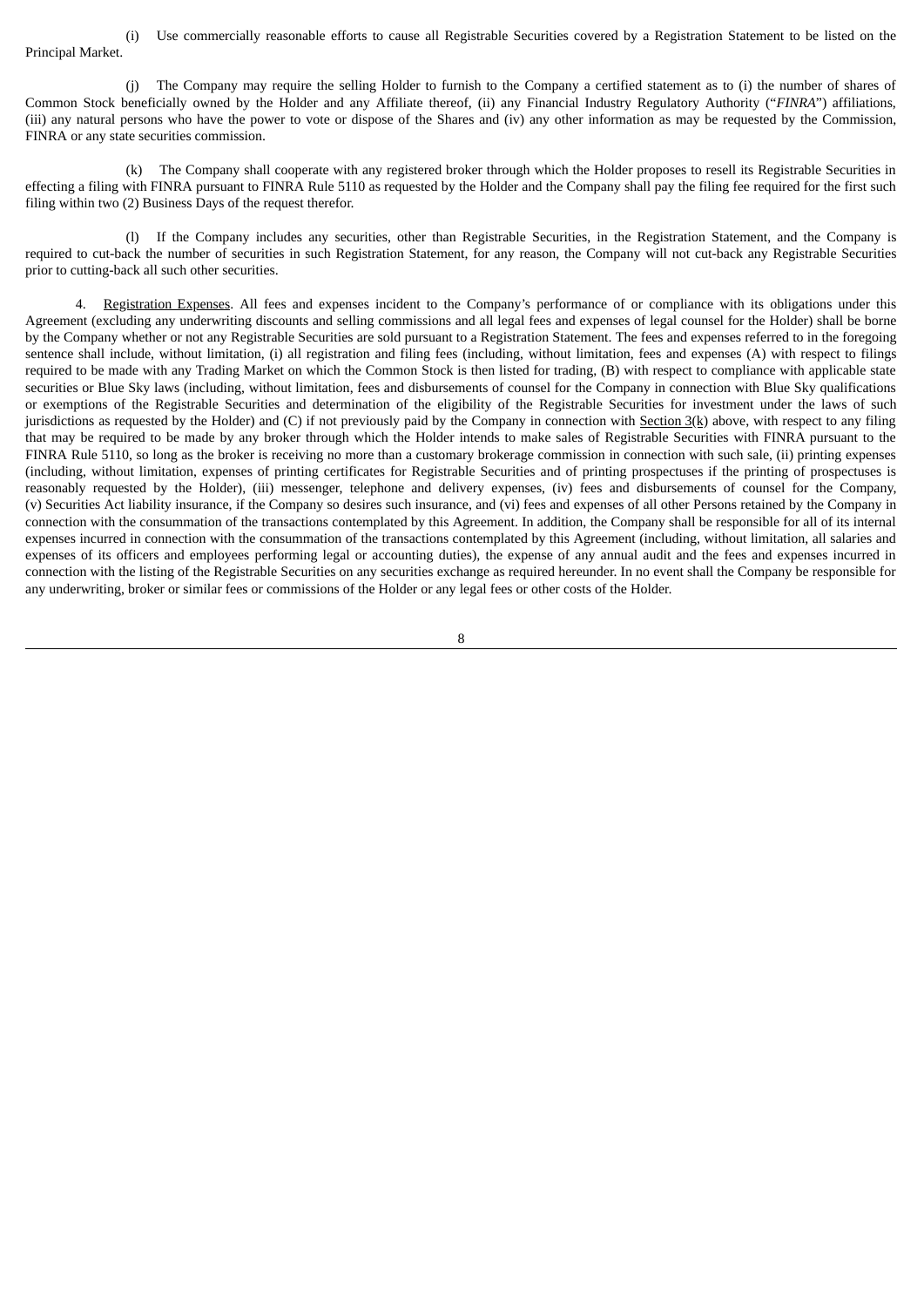#### 5. Indemnification.

(a) Indemnification by the Company. The Company shall, notwithstanding any termination of this Agreement, indemnify, defend and hold harmless the Holder and its officers, directors, agents, partners, members, managers, stockholders, Affiliates and employees, each Person who controls the Holder (within the meaning of Section 15 of the Securities Act or Section 20 of the Exchange Act) and the officers, directors, partners, members, managers, stockholders, agents and employees of each such controlling Person, to the fullest extent permitted by applicable law, from and against any and all losses, claims, damages, liabilities, costs (including, without limitation, reasonable costs of preparation and investigation and reasonable attorneys' fees) and expenses (collectively, "*Losses*"), as incurred, that arise out of or are based upon (i) any untrue or alleged untrue statement of a material fact contained in any Registration Statement, any Prospectus or any form of prospectus or in any amendment or supplement thereto or in any preliminary prospectus, or arising out of or relating to any omission or alleged omission to state a material fact required to be stated therein or necessary to make the statements therein (in the case of any Prospectus or form of prospectus or supplement thereto, in light of the circumstances under which they were made) not misleading, or (ii) any violation or alleged violation by the Company of the Securities Act, the Exchange Act or any state securities law or any rule or regulation thereunder, in connection with the performance of its obligations under this Agreement, except to the extent, but only to the extent, that (A) such untrue statements, alleged untrue statements, omissions or alleged omissions are based solely upon information regarding the Holder furnished in writing to the Company by the Holder expressly for use therein, or to the extent that such information relates to the Holder or the Holder's proposed method of distribution of Registrable Securities and was reviewed and approved in writing by the Holder expressly for use in the Registration Statement, such Prospectus or such form of Prospectus or in any amendment or supplement thereto (it being understood that the Holder has approved Annex A hereto for this purpose) or (B) in the case of a suspension of the availability of a Registration Statement or Prospectus pursuant to Section 3(h), related to the use by the Holder of an outdated or defective Prospectus after the Company has notified the Holder in writing that the Prospectus is outdated or defective and prior to the receipt by the Holder of the Advice contemplated and defined in Section  $6(c)$  below, to the extent that following the receipt of the Advice the misstatement or omission giving rise to such Loss would have been corrected or (C) to the extent that any such Losses arise out of the Purchaser's (or any other indemnified Person's) failure to send or give a copy of the Prospectus or supplement (as then amended or supplemented), if required, pursuant to Rule 172 under the Securities Act (or any successor rule) to the Persons asserting an untrue statement or alleged untrue statement or alleged untrue statement or omission or alleged omission at or prior to the written confirmation of the sale of Registrable Securities to such Person if such statement or omission was corrected in such Prospectus or supplement. The Company shall notify the Holder promptly of the institution, threat or assertion of any Proceeding arising from or in connection with the transactions contemplated by this Agreement of which the Company is aware. Such indemnity shall remain in full force and effect regardless of any investigation made by or on behalf of an Indemnified Party (as defined in Section 5(c)) and shall survive the transfer of the Registrable Securities by the Holder.

(b) Indemnification by Holder. The Holder shall indemnify and hold harmless the Company, its directors, officers, agents and employees, each Person who controls the Company (within the meaning of Section 15 of the Securities Act and Section 20 of the Exchange Act), and the directors, officers, agents or employees of such controlling Persons, to the fullest extent permitted by applicable law, from and against all Losses, as incurred, arising out of or are based solely upon any untrue or alleged untrue statement of a material fact contained in any Registration Statement, any Prospectus, or any form of prospectus, or in any amendment or supplement thereto or in any preliminary prospectus, or arising out of or relating to any omission or alleged omission of a material fact required to be stated therein or necessary to make the statements therein (in the case of any Prospectus, or any form of prospectus or supplement thereto, in light of the circumstances under which they were made) not misleading (i) to the extent that such untrue statements or omissions are based solely upon information regarding the Holder furnished in writing to the Company by the Holder expressly for use therein or (ii) to the extent that such information relates to the Holder or the Holder's proposed method of distribution of Registrable Securities and was reviewed and approved in writing by the Holder expressly for use in a Registration Statement (it being understood that the Holder has approved Annex A hereto for this purpose), such Prospectus or such form of Prospectus or in any amendment or supplement thereto or (iii) in the case of a suspension of the availability of a Registration Statement or Prospectus pursuant to Section 3(h), to the extent related to the use by the Holder of an outdated or defective Prospectus after the Company has notified the Holder in writing that the Prospectus is outdated or defective and prior to the receipt by the Holder of the Advice contemplated in Section 6(c). In no event shall the liability of the selling Holder hereunder be greater in amount than the dollar amount of the net proceeds received by the Holder upon the sale of the Registrable Securities giving rise to such indemnification obligation.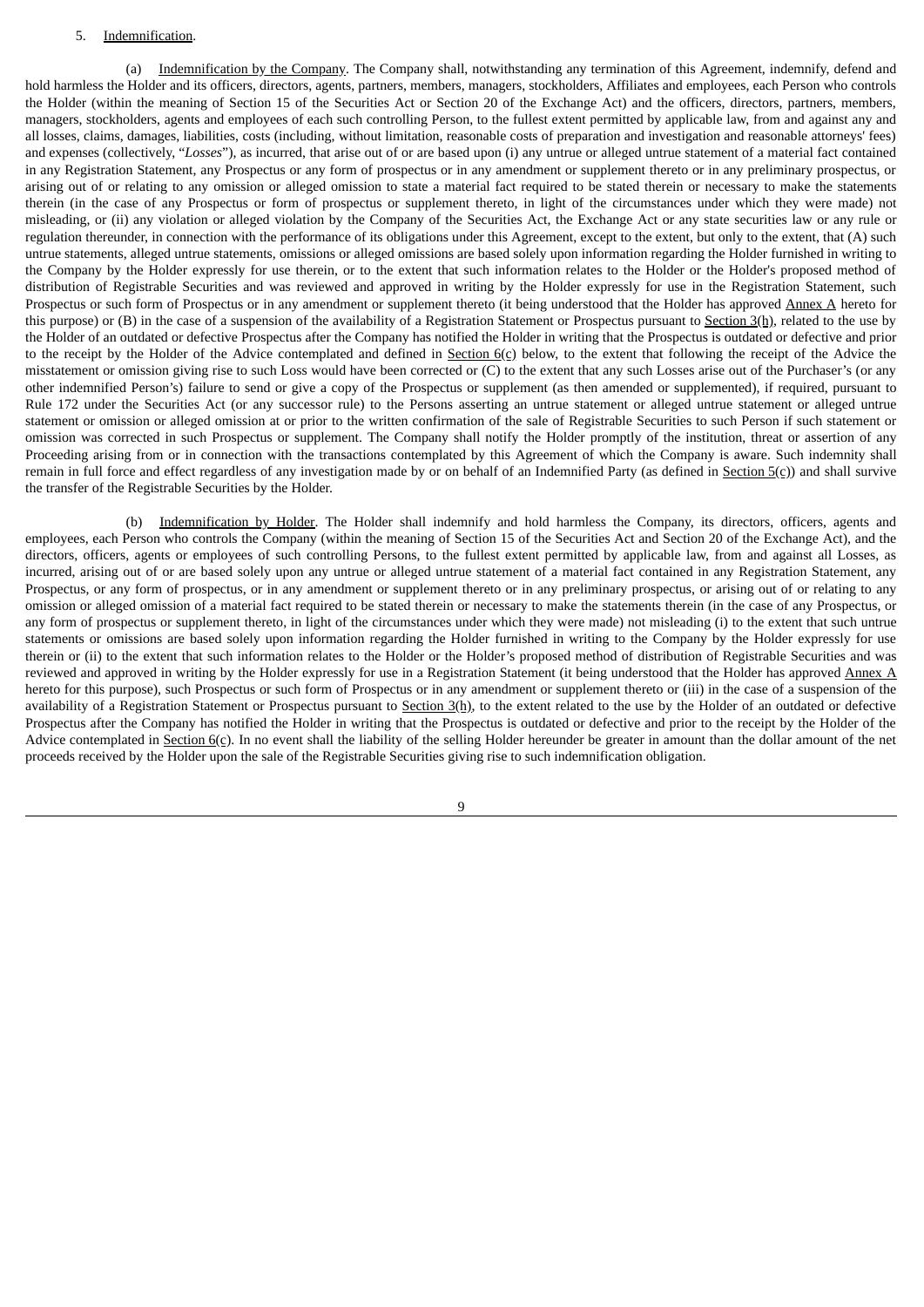(c) Conduct of Indemnification Proceedings. If any Proceeding shall be brought or asserted against any Person entitled to indemnity hereunder (an "*Indemnified Party*"), such Indemnified Party shall promptly notify the Person from whom indemnity is sought (the "*Indemnifying Party*") in writing, and the Indemnifying Party shall have the right to assume the defense thereof, including the employment of counsel reasonably satisfactory to the Indemnified Party and the payment of all reasonable fees and expenses incurred in connection with defense thereof; *provided*, that the failure of any Indemnified Party to give such notice shall not relieve the Indemnifying Party of its obligations or liabilities pursuant to this Agreement, except (and only) to the extent that it shall be finally determined by a court of competent jurisdiction (which determination is not subject to appeal or further review) that such failure shall have materially and adversely prejudiced the Indemnifying Party.

An Indemnified Party shall have the right to employ separate counsel in any such Proceeding and to participate in the defense thereof, but the fees and expenses of such counsel shall be at the expense of such Indemnified Party or Parties unless: (1) the Indemnifying Party has agreed in writing to pay such fees and expenses; (2) the Indemnifying Party shall have failed promptly to assume the defense of such Proceeding and to employ counsel reasonably satisfactory to such Indemnified Party in any such Proceeding; or (3) the named parties to any such Proceeding (including any impleaded parties) include both such Indemnified Party and the Indemnifying Party, and such Indemnified Party shall have been advised by counsel that a conflict of interest exists if the same counsel were to represent such Indemnified Party and the Indemnifying Party (in which case, if such Indemnified Party notifies the Indemnifying Party in writing that it elects to employ separate counsel at the expense of the Indemnifying Party, the Indemnifying Party shall not have the right to assume the defense thereof and such counsel shall be at the expense of the Indemnifying Party); *provided*, that the Indemnifying Party shall not be liable for the fees and expenses of more than one separate firm of attorneys at any time for all Indemnified Parties. The Indemnifying Party shall not be liable for any settlement of any such Proceeding effected without its written consent, which consent shall not be unreasonably withheld, delayed or conditioned. No Indemnifying Party shall, without the prior written consent of the Indemnified Party, effect any settlement of any pending Proceeding in respect of which any Indemnified Party is a party, unless such settlement includes an unconditional release of such Indemnified Party from all liability on claims that are the subject matter of such Proceeding.

Subject to the terms of this Agreement, all fees and expenses of the Indemnified Party (including reasonable fees and expenses to the extent incurred in connection with investigating or preparing to defend such Proceeding in a manner not inconsistent with this Section 5) shall be paid to the Indemnified Party, as incurred, within twenty (20) Trading Days of written notice thereof to the Indemnifying Party; *provided*, that the Indemnified Party shall promptly reimburse the Indemnifying Party for that portion of such fees and expenses applicable to such actions for which such Indemnified Party is finally judicially determined to not be entitled to indemnification hereunder). The failure to deliver written notice to the Indemnifying Party within a reasonable time of the commencement of any such action shall not relieve such Indemnifying Party of any liability to the Indemnified Party under this Section 5, except to the extent that the Indemnifying Party is materially and adversely prejudiced in its ability to defend such action.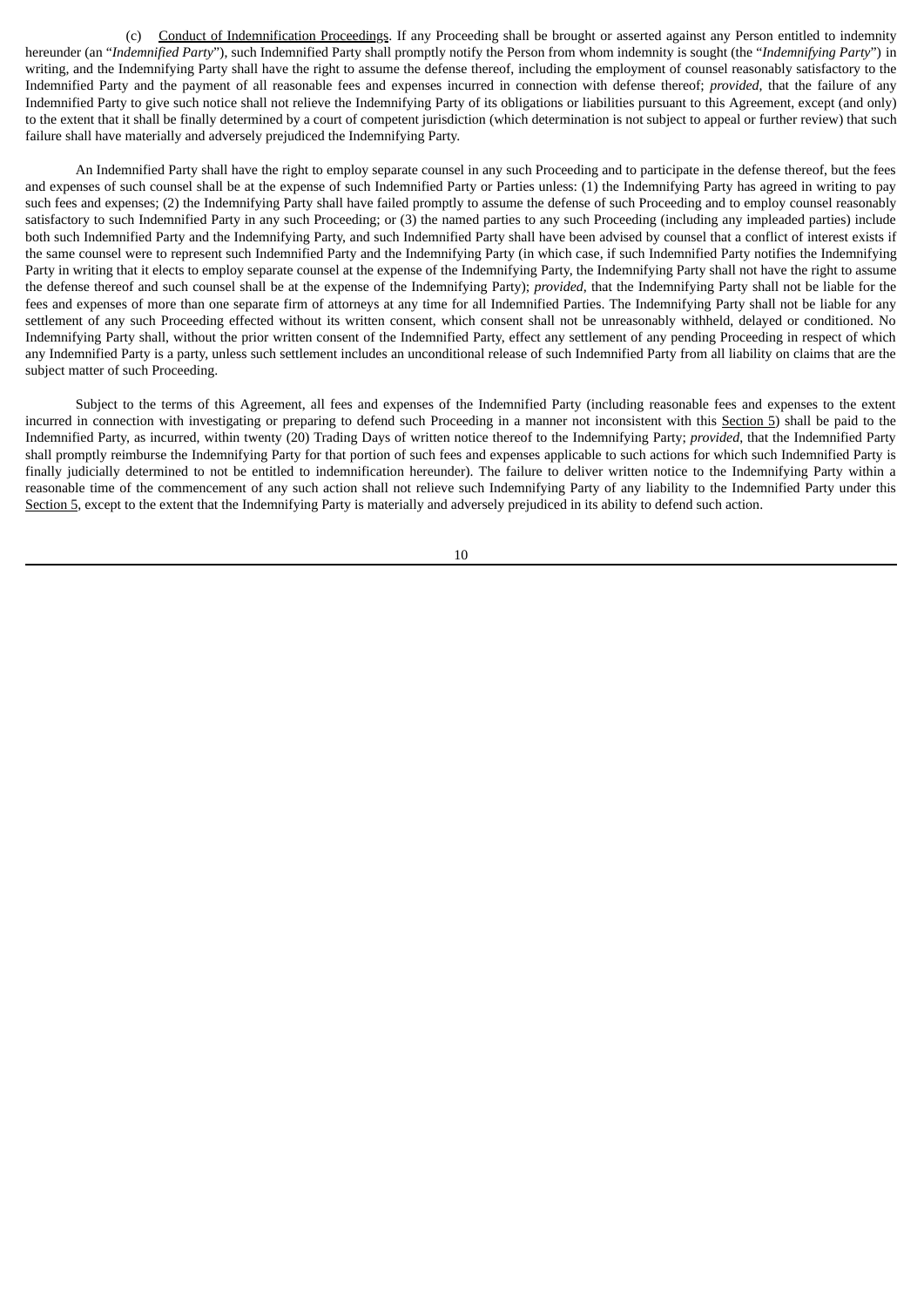(d) Contribution. If a claim for indemnification under Section  $5(2)$  or  $5(2)$  is unavailable to an Indemnified Party or insufficient to hold an Indemnified Party harmless for any Losses, then each Indemnifying Party, in lieu of indemnifying such Indemnified Party, shall contribute to the amount paid or payable by such Indemnified Party as a result of such Losses, in such proportion as is appropriate to reflect the relative fault of the Indemnifying Party and Indemnified Party in connection with the actions, statements or omissions that resulted in such Losses as well as any other relevant equitable considerations. The relative fault of such Indemnifying Party and Indemnified Party shall be determined by reference to, among other things, whether any action in question, including any untrue or alleged untrue statement of a material fact or omission or alleged omission of a material fact, has been taken or made by, or relates to information supplied by, such Indemnifying Party or Indemnified Party, and the parties' relative intent, knowledge, access to information and opportunity to correct or prevent such action, statement or omission. The amount paid or payable by a party as a result of any Losses shall be deemed to include, subject to the limitations set forth in this Agreement, any reasonable attorneys' or other reasonable fees or expenses incurred by such party in connection with any Proceeding to the extent such party would have been indemnified for such fees or expenses if the indemnification provided for in this Section 5 was available to such party in accordance with its terms.

The parties hereto agree that it would not be just and equitable if contribution pursuant to this  $Section 5(d)$  were determined by pro rata allocation</u> or by any other method of allocation that does not take into account the equitable considerations referred to in the immediately preceding paragraph. Notwithstanding the provisions of this Section 5(d), (A) the Holder shall not be required to contribute, in the aggregate, any amount in excess of the amount by which the net proceeds actually received by the Holder from the sale of the Registrable Securities subject to the Proceeding exceeds the amount of any damages that the Holder has otherwise been required to pay by reason of such untrue or alleged untrue statement or omission or alleged omission and (B) no contribution will be made under circumstances where the maker of such contribution would not have been required to indemnify the Indemnified Party under the fault standards set forth in this Section 5. No person guilty of fraudulent misrepresentation (within the meaning of Section 11(f) of the Securities Act) shall be entitled to contribution from any Person who was not guilty of such fraudulent misrepresentation.

The indemnity and contribution agreements contained in this Section 5 are in addition to any liability that the Indemnifying Parties may have to the Indemnified Parties and are not in diminution or limitation of the indemnification provisions under the Purchase Agreement.

#### 6. Miscellaneous.

(a) Remedies. In the event of a breach by the Company or by the Holder of any of their obligations under this Agreement, the Holder or the Company, as the case may be, in addition to being entitled to exercise all rights granted by law and under this Agreement, including recovery of damages, will be entitled to specific performance of its rights under this Agreement. The Company and the Holder agree that monetary damages would not provide adequate compensation for any losses incurred by reason of a breach by it of any of the provisions of this Agreement and hereby further agrees that, in the event of any action for specific performance in respect of such breach, it shall waive the defense that a remedy at law would be adequate.

(b) Compliance. The Holder covenants and agrees that it will comply with the prospectus delivery requirements of the Securities Act as applicable to it (unless an exemption therefrom is available) in connection with sales of Registrable Securities pursuant to the Registration Statement and shall sell the Registrable Securities only in accordance with a method of distribution described in the Registration Statement.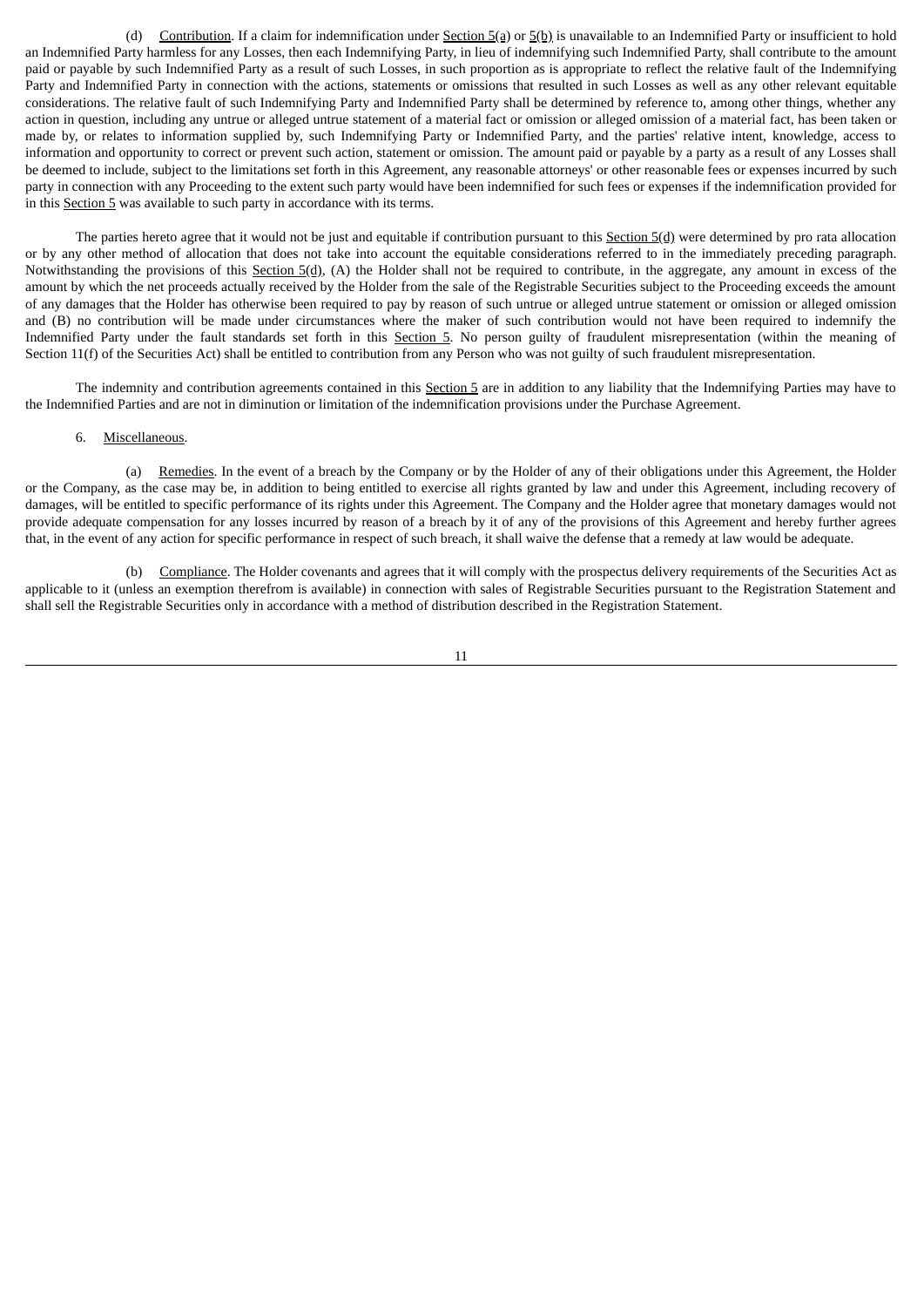(c) Discontinued Disposition. By its acquisition of Registrable Securities, the Holder agrees that, upon a suspension of the availability of a Registration Statement or Prospectus pursuant to Section 3(h), the Holder will forthwith discontinue disposition of such Registrable Securities under a Registration Statement until it is advised in writing (the "*Advice*") by the Company that the use of the applicable Prospectus (as it may have been supplemented or amended) may be resumed. The Company will use its commercially reasonable efforts to ensure that the use of the Prospectus may be resumed as promptly as practicable.

(d) No Inconsistent Agreements. Neither the Company nor any of its subsidiaries has entered, as of the date hereof, nor shall the Company or any of its subsidiaries, on or after the date hereof, enter into any agreement with respect to its securities, that would have the effect of impairing the rights granted to the Holder in this Agreement or otherwise conflicts with the provisions hereof.

(e) Amendments and Waivers. The provisions of this Agreement, including the provisions of this sentence, may not be amended, modified or supplemented, or waived unless the same shall be in writing and signed by the Company and the Holder.

(f) Notices. Any and all notices or other communications or deliveries required or permitted to be provided hereunder shall be delivered as set forth in the Purchase Agreement.

(g) Successors and Assigns. This Agreement shall inure to the benefit of and be binding upon the successors and permitted assigns of each of the parties and shall inure to the benefit of the Holder. Nothing in this Agreement, express or implied, is intended to confer upon any party other than the parties hereto or their respective successors and assigns any rights, remedies, obligations, or liabilities under or by reason of this Agreement, except as expressly provided in this Agreement. The Company may not assign its rights (except by merger or in connection with another entity acquiring all or substantially all of the Company's assets) or obligations hereunder without the prior written consent of the Holder of the then outstanding Registrable Securities. The Holder may assign its rights hereunder to the Persons as permitted under the Purchase Agreement; provided in each case that (i) the Holder agrees in writing with the transferee or assignee to assign such rights and related obligations under this Agreement, and for the transferee or assignee to assume such obligations, and a copy of such agreement is furnished to the Company within a reasonable time after such assignment, (ii) the Company is, within a reasonable time after such transfer or assignment, furnished with written notice of the name and address of such transferee or assignee and the securities with respect to which such registration rights are being transferred or assigned, (iii) at or before the time the Company received the written notice contemplated by clause (ii) of this sentence, the transferee or assignee agrees in writing with the Company to be bound by all of the provisions contained herein and (iv) the transferee is an "accredited investor," as that term is defined in Rule 501 of Regulation D.

(h) Execution and Counterparts. This Agreement may be executed in two or more counterparts, each of which when so executed shall be deemed to be an original and, all of which taken together shall constitute one and the same Agreement and shall become effective when counterparts have been signed by each party and delivered to the other party, it being understood that both parties need not sign the same counterpart. In the event that any signature is delivered by facsimile transmission or by e-mail delivery of a ".pdf" format data file, such signature shall create a valid and binding obligation of the party executing (or on whose behalf such signature is executed) with the same force and effect as if such facsimile or ".pdf" signature were the original thereof.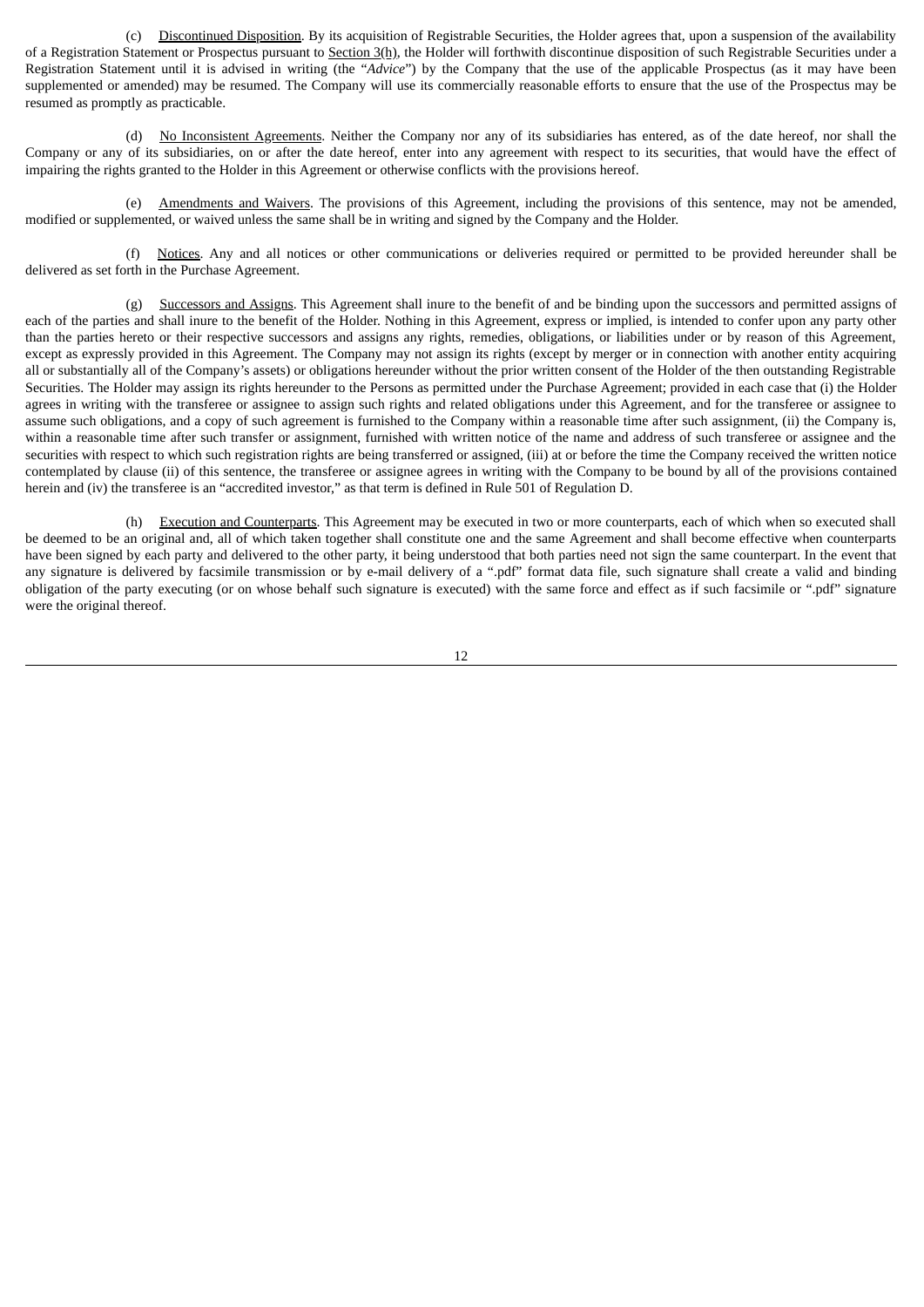(i) Governing Law. All questions concerning the construction, validity, enforcement and interpretation of this Agreement shall be determined in accordance with the provisions of the Purchase Agreement.

(j) Cumulative Remedies. The remedies provided herein are cumulative and not exclusive of any other remedies provided by law.

(k) Severability. If any term, provision, covenant or restriction of this Agreement is held by a court of competent jurisdiction to be invalid, illegal, void or unenforceable, the remainder of the terms, provisions, covenants and restrictions set forth herein shall remain in full force and effect and shall in no way be affected, impaired or invalidated, and the parties hereto shall use their good faith reasonable efforts to find and employ an alternative means to achieve the same or substantially the same result as that contemplated by such term, provision, covenant or restriction. It is hereby stipulated and declared to be the intention of the parties that they would have executed the remaining terms, provisions, covenants and restrictions without including any of such that may be hereafter declared invalid, illegal, void or unenforceable.

(l) Headings. The headings in this Agreement are for convenience only and shall not limit or otherwise affect the meaning hereof.

[REMAINDER OF PAGE INTENTIONALLY LEFT BLANK]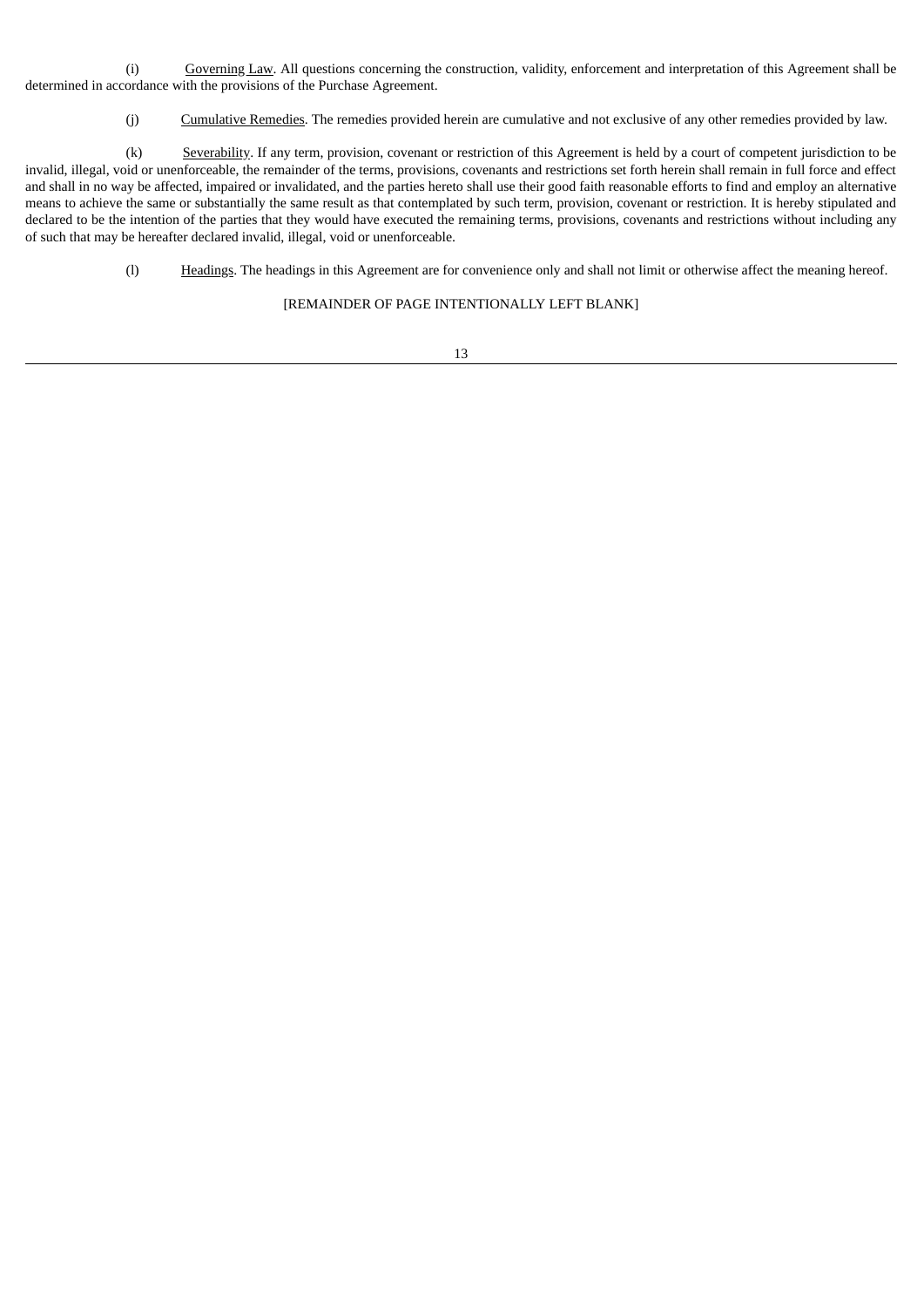IN WITNESS WHEREOF, the parties have executed this Registration Rights Agreement as of the date first written above.

## HOOKIPA PHARMA INC.

By: /s/ Joern Aldag

Name: Joern Aldag Title: Chief Executive Officer

[Signature Page to Registration Rights Agreement]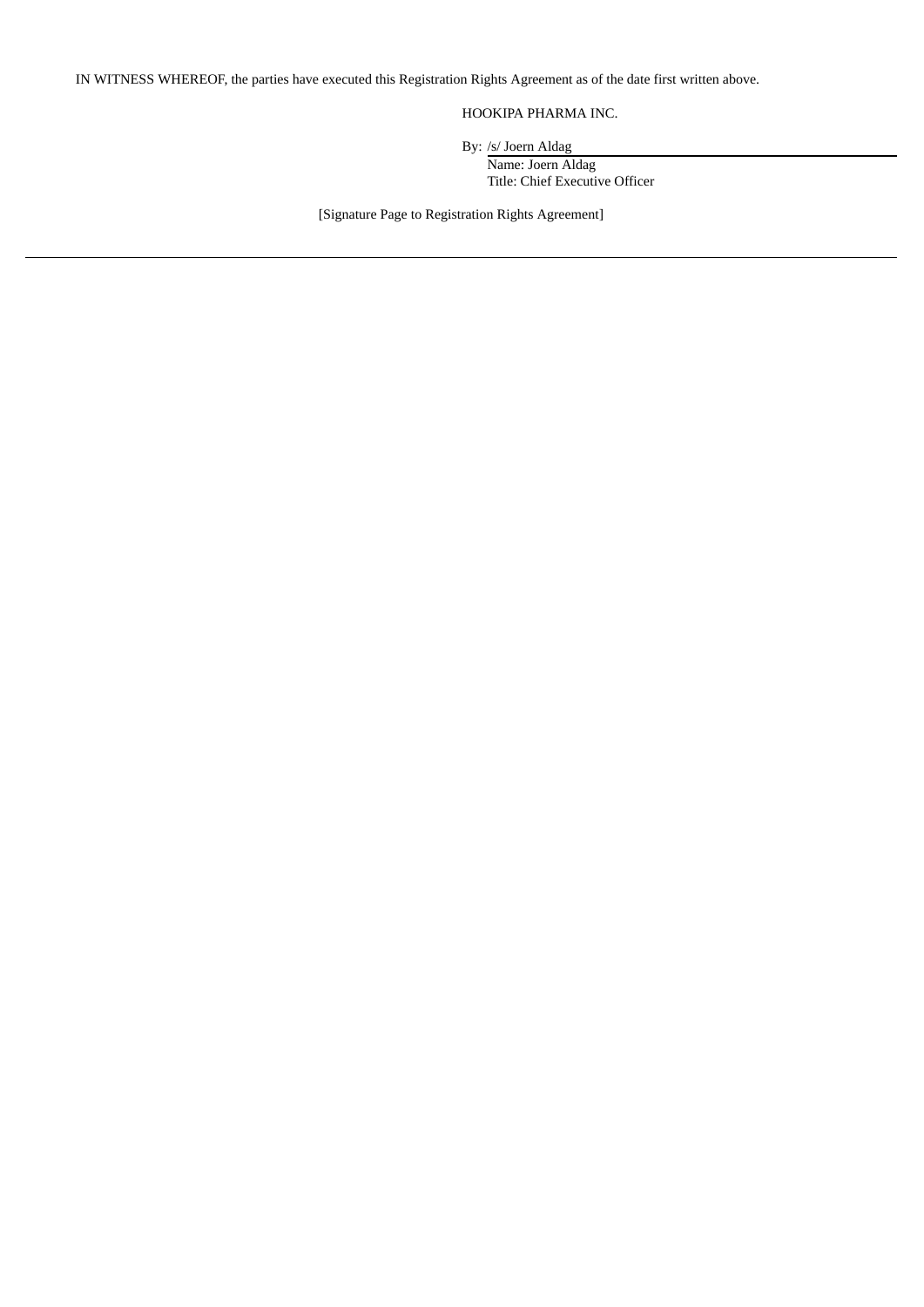IN WITNESS WHEREOF, the parties have executed this Registration Rights Agreement as of the date first written above.

GILEAD SCIENCES, INC.

By: /s/ Devang Bhuva

Name: Devang Bhuva Title: SVP, Corporate Development

[Signature Page to Registration Rights Agreement]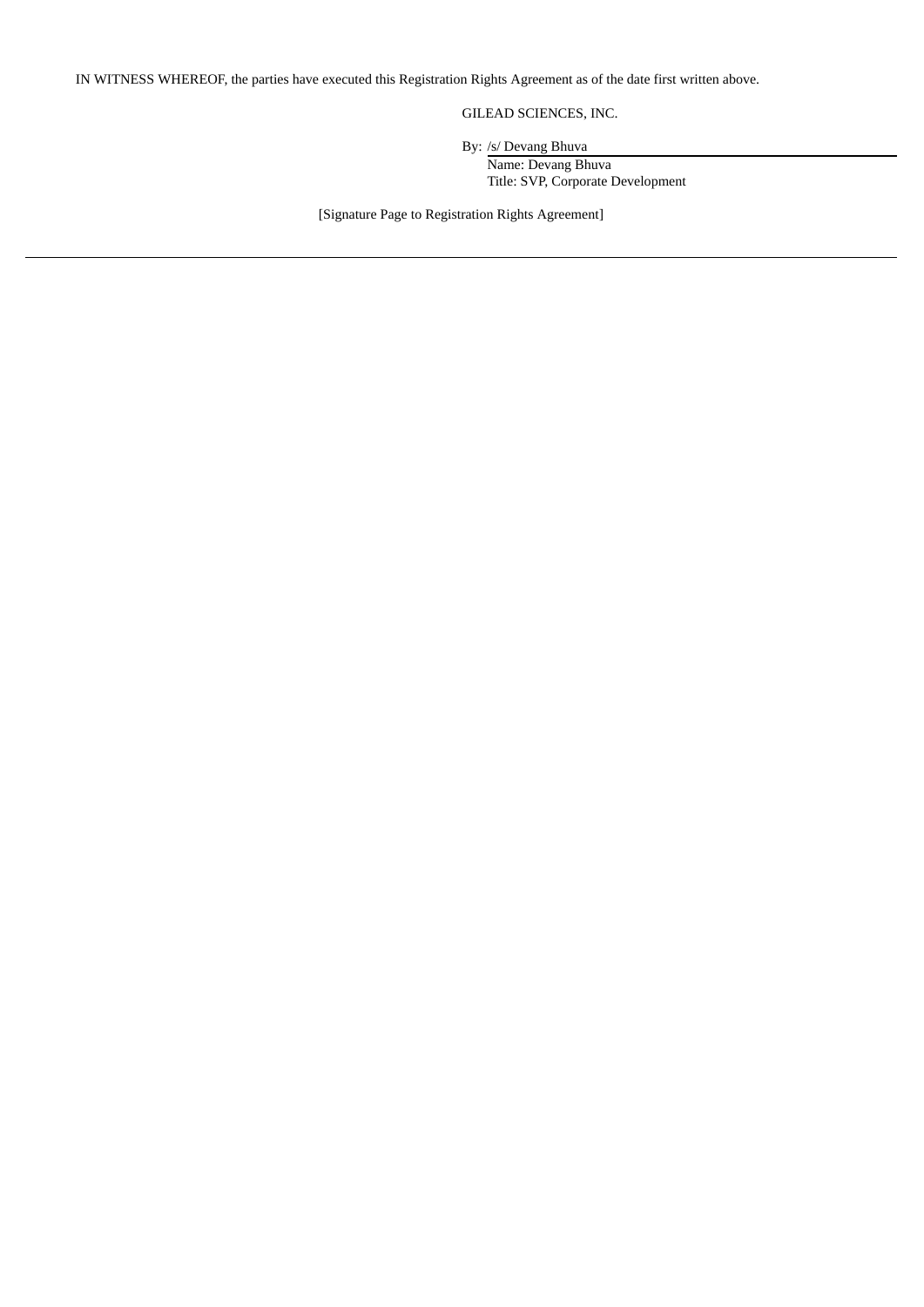#### PLAN OF DISTRIBUTION

We are registering the shares of Common Stock issued to the selling stockholder to permit the resale of these shares of Common Stock by the holder of the shares of Common Stock from time to time after the date of this prospectus. We will not receive any of the proceeds from the sale by the selling stockholder of the shares of Common Stock. We will bear all fees and expenses incident to our obligation to register the shares of Common Stock.

The selling stockholder may sell all or a portion of the shares of Common Stock beneficially owned by them and offered hereby from time to time directly or through one or more underwriters, broker-dealers or agents. If the shares of Common Stock are sold through underwriters or broker-dealers, the selling stockholder will be responsible for underwriting discounts or commissions or agent's commissions. The shares of Common Stock may be sold on any national securities exchange or quotation service on which the securities may be listed or quoted at the time of sale, in the over-the-counter market or in transactions otherwise than on these exchanges or systems or in the over-the-counter market and in one or more transactions at fixed prices, at prevailing market prices at the time of the sale, at varying prices determined at the time of sale, or at negotiated prices. These sales may be effected in transactions, which may involve crosses or block transactions. The selling stockholder may use any one or more of the following methods when selling shares:

- ordinary brokerage transactions and transactions in which the broker-dealer solicits purchasers;
- block trades in which the broker-dealer will attempt to sell the shares as agent but may position and resell a portion of the block as principal to facilitate the transaction;
- purchases by a broker-dealer as principal and resale by the broker-dealer for its account;
- an exchange distribution in accordance with the rules of the applicable exchange;
- privately negotiated transactions;
- settlement of short sales entered into after the effective date of the registration statement of which this prospectus is a part;
- broker-dealers may agree with the selling stockholder to sell a specified number of such shares at a stipulated price per share;
- through the writing or settlement of options or other hedging transactions, whether such options are listed on an options exchange or otherwise;
- a combination of any such methods of sale; and
- any other method permitted pursuant to applicable law.

The selling stockholder also may resell all or a portion of the shares in open market transactions in reliance upon Rule 144 under the Securities Act, as permitted by that rule, or Section 4(a)(1) under the Securities Act, if available, rather than under this prospectus, provided that they meet the criteria and conform to the requirements of those provisions.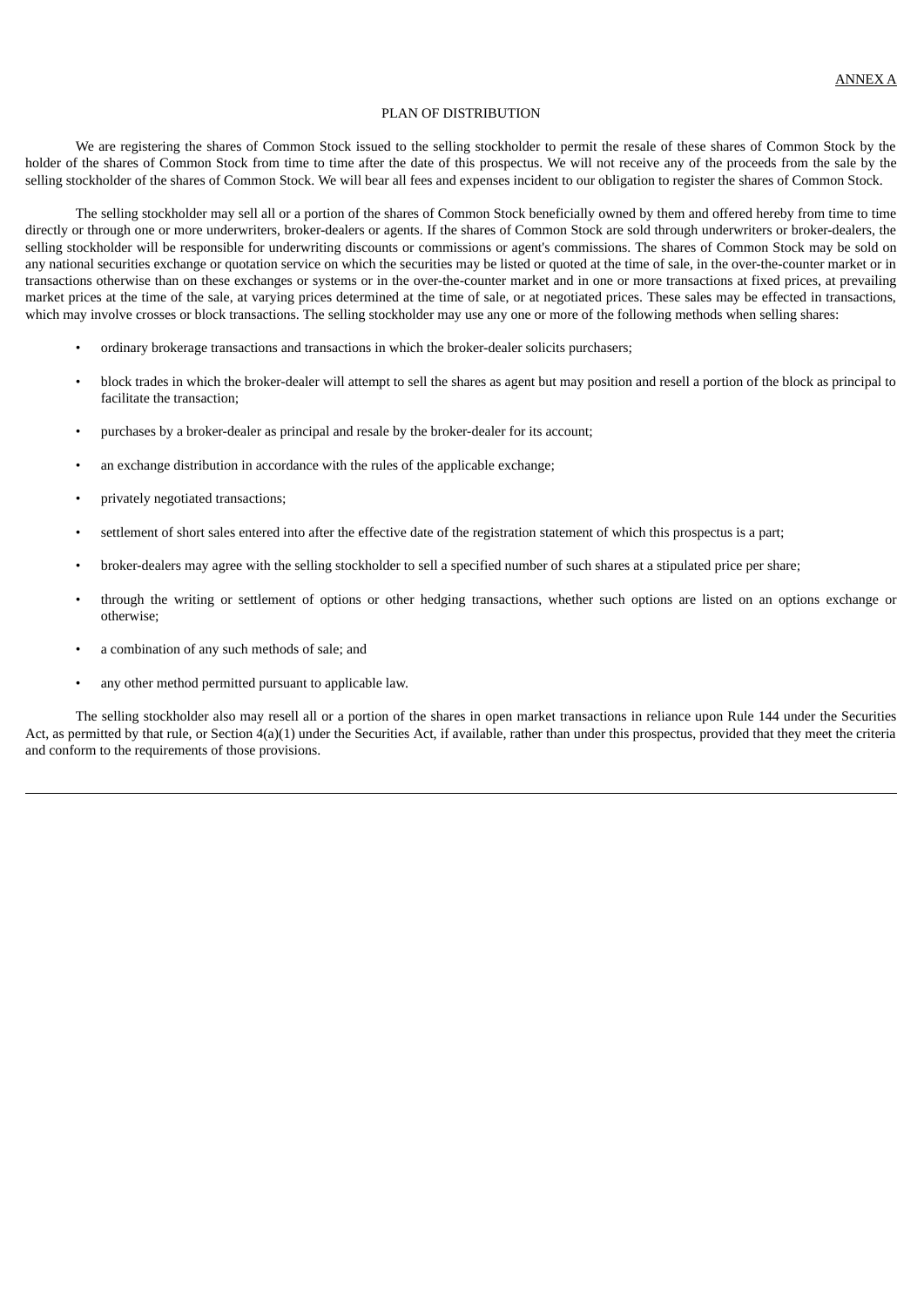Broker-dealers engaged by the selling stockholder may arrange for other broker-dealers to participate in sales. If the selling stockholder effects such transactions by selling shares of Common Stock to or through underwriters, broker-dealers or agents, such underwriters, broker-dealers or agents may receive commissions in the form of discounts, concessions or commissions from the selling stockholder or commissions from purchasers of the shares of Common Stock for whom they may act as agent or to whom they may sell as principal. Such commissions will be in amounts to be negotiated, but, except as set forth in a supplement to this Prospectus, in the case of an agency transaction will not be in excess of a customary brokerage commission in compliance with FINRA Rule 2121; and in the case of a principal transaction a markup or markdown in compliance with FINRA 2121.01.

In connection with sales of the shares of Common Stock or otherwise, the selling stockholder may enter into hedging transactions with brokerdealers or other financial institutions, which may in turn engage in short sales of the shares of Common Stock in the course of hedging in positions they assume. The selling stockholder may also sell shares of Common Stock short and if such short sale shall take place after the date that this Registration Statement is declared effective by the Commission, the selling stockholder may deliver shares of Common Stock covered by this prospectus to close out short positions and to return borrowed shares in connection with such short sales. The selling stockholder may also loan or pledge shares of Common Stock to broker-dealers that in turn may sell such shares, to the extent permitted by applicable law. The selling stockholder may also enter into option or other transactions with broker-dealers or other financial institutions or the creation of one or more derivative securities which require the delivery to such brokerdealer or other financial institution of shares offered by this prospectus, which shares such broker-dealer or other financial institution may resell pursuant to this prospectus (as supplemented or amended to reflect such transaction). Notwithstanding the foregoing, the selling stockholder has been advised that they may not use shares registered on this registration statement to cover short sales of our Common Stock made prior to the date the registration statement, of which this prospectus forms a part, has been declared effective by the SEC.

The selling stockholder may, from time to time, pledge or grant a security interest in some or all of the shares of Common Stock owned by them and, if they default in the performance of their secured obligations, the pledgees or secured parties may offer and sell the shares of Common Stock from time to time pursuant to this prospectus or any amendment to this prospectus under Rule 424(b)(3) or other applicable provision of the Securities Act, amending, if necessary, the list of selling stockholders to include the pledgee, transferee or other successors in interest as selling stockholders under this prospectus. The selling stockholder also may transfer and donate the shares of common stock in other circumstances in which case the transferees, donees, pledgees or other successors in interest will be the selling beneficial owners for purposes of this prospectus.

The selling stockholder and any broker-dealer or agents participating in the distribution of the shares of Common Stock may be deemed to be "underwriters" within the meaning of Section 2(11) of the Securities Act in connection with such sales. In such event, any commissions paid, or any discounts or concessions allowed to, any such broker-dealer or agent and any profit on the resale of the shares purchased by them may be deemed to be underwriting commissions or discounts under the Securities Act. A selling stockholder who is an "underwriter" within the meaning of Section 2(11) of the Securities Act will be subject to the applicable prospectus delivery requirements of the Securities Act including Rule 172 thereunder and may be subject to certain statutory liabilities of, including but not limited to, Sections 11, 12 and 17 of the Securities Act and Rule 10b-5 under the Securities Exchange Act of 1934, as amended, or the Exchange Act.

The selling stockholder has informed the Company that it is not a registered broker-dealer and does not have any written or oral agreement or understanding, directly or indirectly, with any person to distribute the Common Stock. Upon the Company being notified in writing by the selling stockholder that any material arrangement has been entered into with a broker-dealer for the sale of common stock through a block trade, special offering, exchange distribution or secondary distribution or a purchase by a broker or dealer, a supplement to this prospectus will be filed, if required, pursuant to Rule 424(b) under the Securities Act, disclosing (i) the name of the selling stockholder and of the participating broker-dealer(s), (ii) the number of shares involved, (iii) the price at which such shares of Common Stock were sold, (iv) the commissions paid or discounts or concessions allowed to such brokerdealer(s), where applicable, (v) that such broker-dealer(s) did not conduct any investigation to verify the information set out or incorporated by reference in this prospectus, and (vi) other facts material to the transaction. In no event shall any broker-dealer receive fees, commissions and markups, which, in the aggregate, would exceed eight percent (8.0%).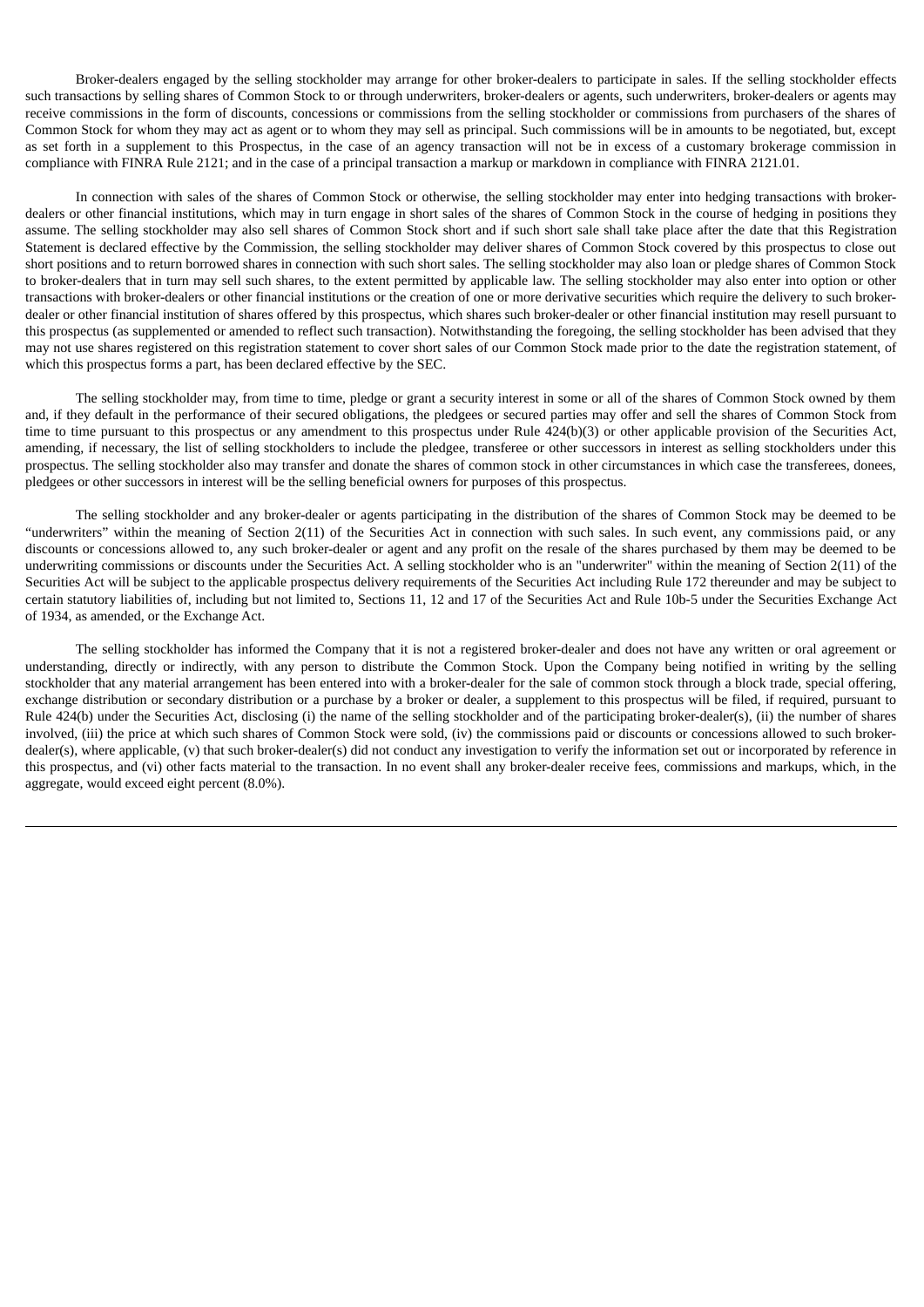Under the securities laws of some states, the shares of Common Stock may be sold in such states only through registered or licensed brokers or dealers. In addition, in some states the shares of Common Stock may not be sold unless such shares have been registered or qualified for sale in such state or an exemption from registration or qualification is available and is complied with.

There can be no assurance that the selling stockholder will sell any or all of the shares of Common Stock registered pursuant to the shelf registration statement, of which this prospectus forms a part.

The selling stockholder and any other person participating in such distribution will be subject to applicable provisions of the Exchange Act and the rules and regulations thereunder, including, without limitation, to the extent applicable, Regulation M of the Exchange Act, which may limit the timing of purchases and sales of any of the shares of Common Stock by the selling stockholder and any other participating person. To the extent applicable, Regulation M may also restrict the ability of any person engaged in the distribution of the shares of Common Stock to engage in market-making activities with respect to the shares of Common Stock. All of the foregoing may affect the marketability of the shares of Common Stock and the ability of any person or entity to engage in market-making activities with respect to the shares of Common Stock.

We will pay all expenses of the registration of the shares of Common Stock pursuant to the registration rights agreement, including, without limitation, Securities and Exchange Commission filing fees and expenses of compliance with state securities or "blue sky" laws; *provided*, *however*, that the selling stockholder will pay all underwriting discounts and selling commissions, if any and any related legal expenses incurred by it. We will indemnify the selling stockholder against certain liabilities, including some liabilities under the Securities Act, in accordance with the registration rights agreement, or the selling stockholder will be entitled to contribution. We may be indemnified by the selling stockholder against civil liabilities, including liabilities under the Securities Act, that may arise from any written information furnished to us by the selling stockholder specifically for use in this prospectus, in accordance with the related registration rights agreements, or we may be entitled to contribution.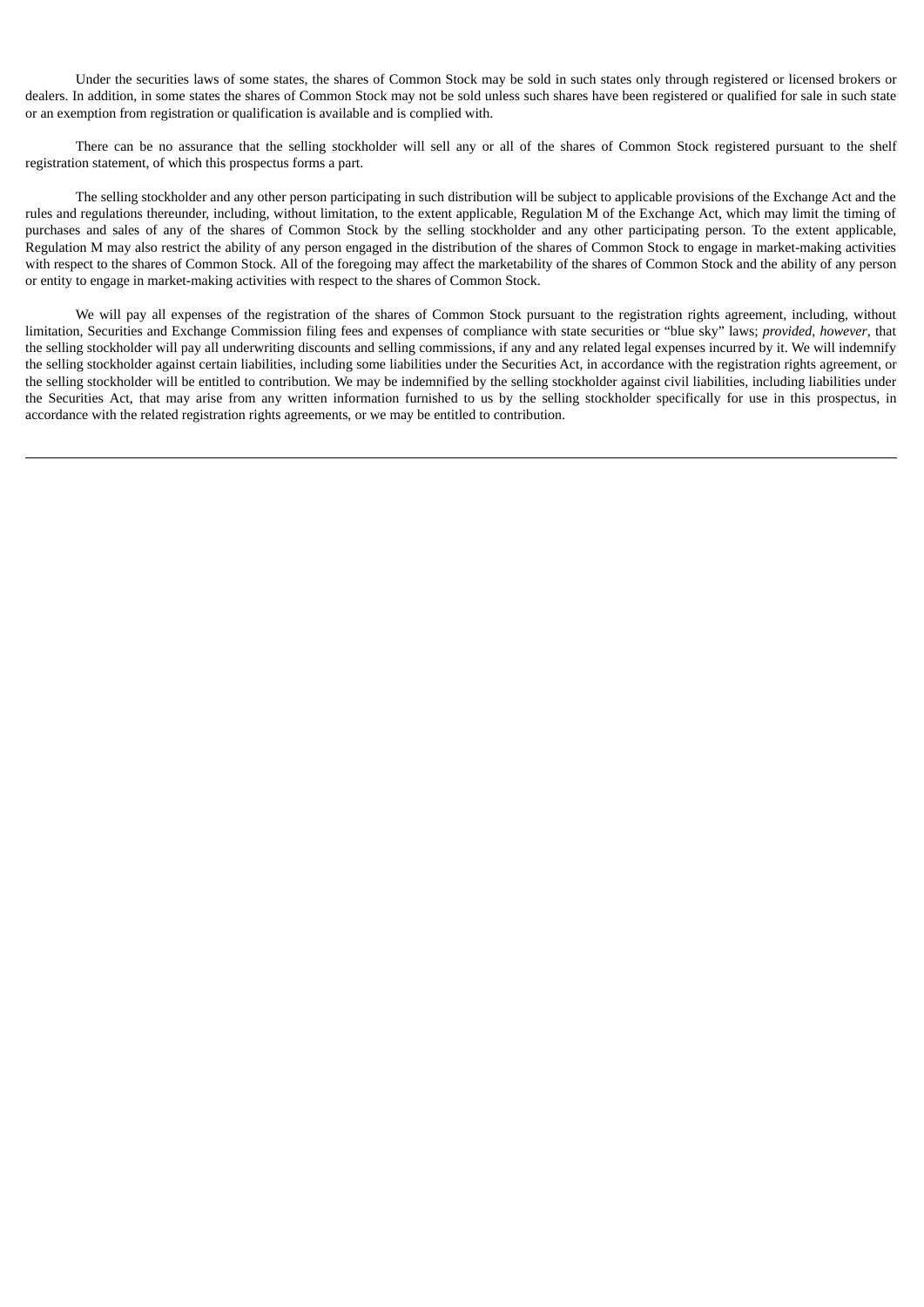#### SELLING STOCKHOLDER NOTICE AND QUESTIONNAIRE

The undersigned holder of shares of the common stock, par value \$0.0001 per share of HOOKIPA Pharma Inc. (the "*Company*") issued pursuant to a certain Stock Purchase Agreement by and between the Company and the Purchaser named therein, dated as of February 15, 2022, understands that the Company intends to file with the Securities and Exchange Commission a registration statement on Form S-3 (the "*Resale Registration Statemen*t") for the registration and the resale under Rule 415 of the Securities Act of 1933, as amended (the "*Securities Act*"), of the Registrable Securities in accordance with the terms of that certain Registration Rights Agreement, dated as of June 17, 2022, by and among the Company and the Purchaser (the "RRA"). All capitalized terms not otherwise defined herein shall have the meanings ascribed thereto in the RRA.

In order to sell or otherwise dispose of any Registrable Securities pursuant to the Resale Registration Statement, a holder of Registrable Securities generally will be required to be named as a selling stockholder in the related prospectus or a supplement thereto (as so supplemented, the "*Prospectus*"), deliver the Prospectus to purchasers of Registrable Securities (including pursuant to Rule 172 under the Securities Act) and be bound by the provisions of the Agreement (including certain indemnification provisions, as described below). The Holder must complete and deliver this Notice and Questionnaire in order to be named as selling stockholder in the Prospectus. A Holder of Registrable Securities who does not complete, execute and return this Notice and Questionnaire within fifteen (15) Trading Days following the date of the RRA (1) will not be named as selling stockholder in the Resale Registration Statement or the Prospectus and (2) may not use the Prospectus for resales of Registrable Securities.

Certain legal consequences arise from being named as selling stockholder in the Resale Registration Statement and the Prospectus. The Holder of Registrable Securities is advised to consult their own securities law counsel regarding the consequences of being named or not named as selling stockholder in the Resale Registration Statement and the Prospectus.

#### **NOTICE**

The undersigned holder (the "*Selling Stockholder*") of Registrable Securities hereby gives notice to the Company of its intention to sell or otherwise dispose of Registrable Securities owned by it and listed below in Item (3), unless otherwise specified in Item (3), pursuant to the Resale Registration Statement. The undersigned, by signing and returning this Notice and Questionnaire, understands and agrees that it will be bound by the terms and conditions of this Notice and Questionnaire and the RRA.

The undersigned hereby provides the following information to the Company and represents and warrants that such information is accurate and complete:

#### **QUESTIONNAIRE**

#### **1. Name.**

(a) Full Legal Name of Selling Stockholder: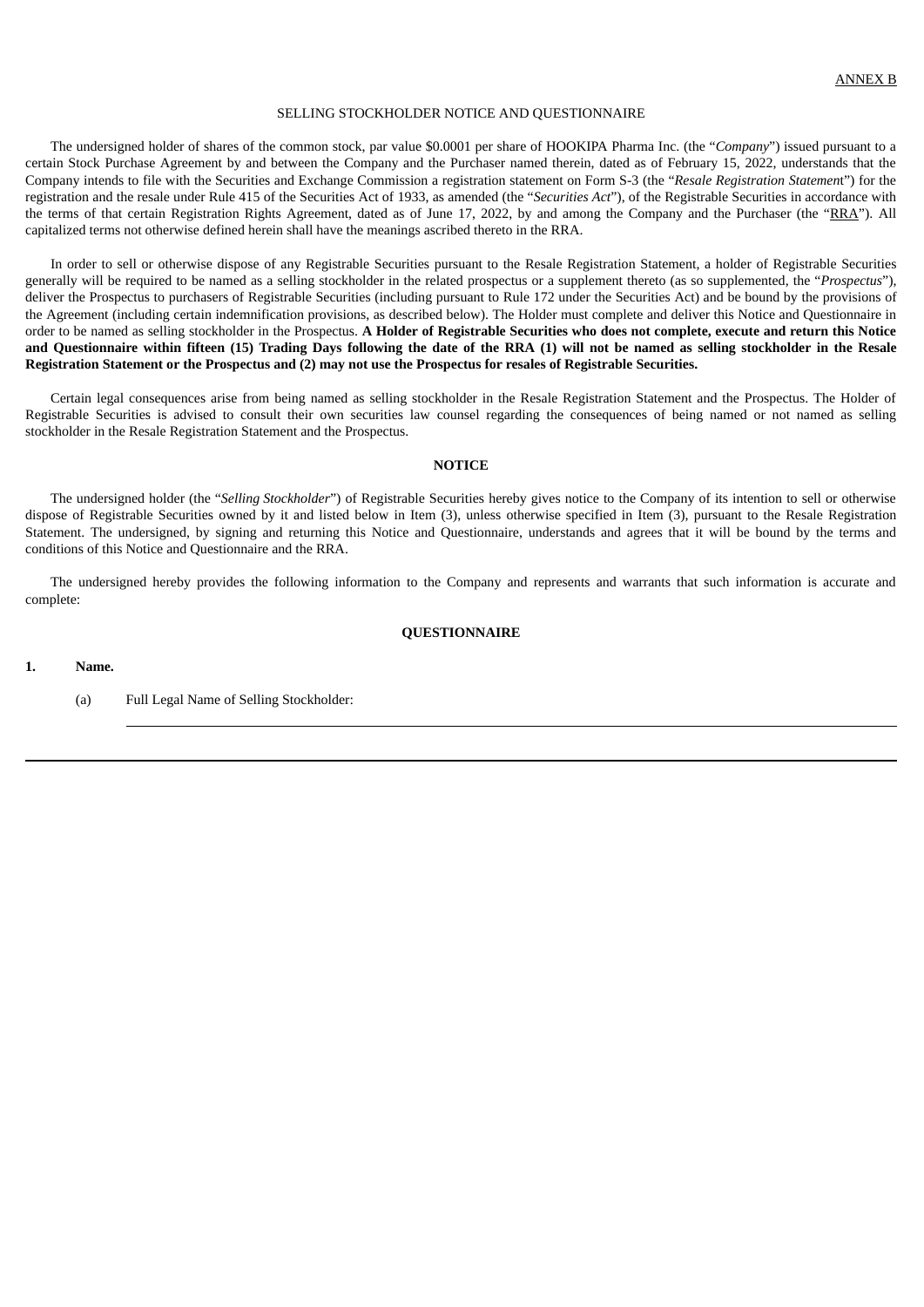- (b) Full Legal Name of Registered Holder (if not the same as (a) above) through which Registrable Securities Listed in Item 3 below are held:
- (c) Full Legal Name of Natural Control Person (which means a natural person who directly or indirectly alone or with others has power to vote or dispose of the securities covered by the questionnaire):

## **2. Address for Notices to Selling Stockholder:**

| Telephone:               |                                                                                       |
|--------------------------|---------------------------------------------------------------------------------------|
| Fax:                     |                                                                                       |
| <b>Contact Person:</b>   |                                                                                       |
|                          |                                                                                       |
|                          | 3. Registrable Securities Issuable Pursuant to the Agreement:                         |
| (a)                      | Type and Number of Registrable Securities:                                            |
|                          |                                                                                       |
|                          |                                                                                       |
| (b)                      | Number of shares of Common Stock to be registered pursuant to this Notice for resale: |
|                          |                                                                                       |
| 4. Broker-Dealer Status: |                                                                                       |
| (a)                      | Are you a broker-dealer?                                                              |
|                          | Yes $\Box$<br>No <sub>1</sub>                                                         |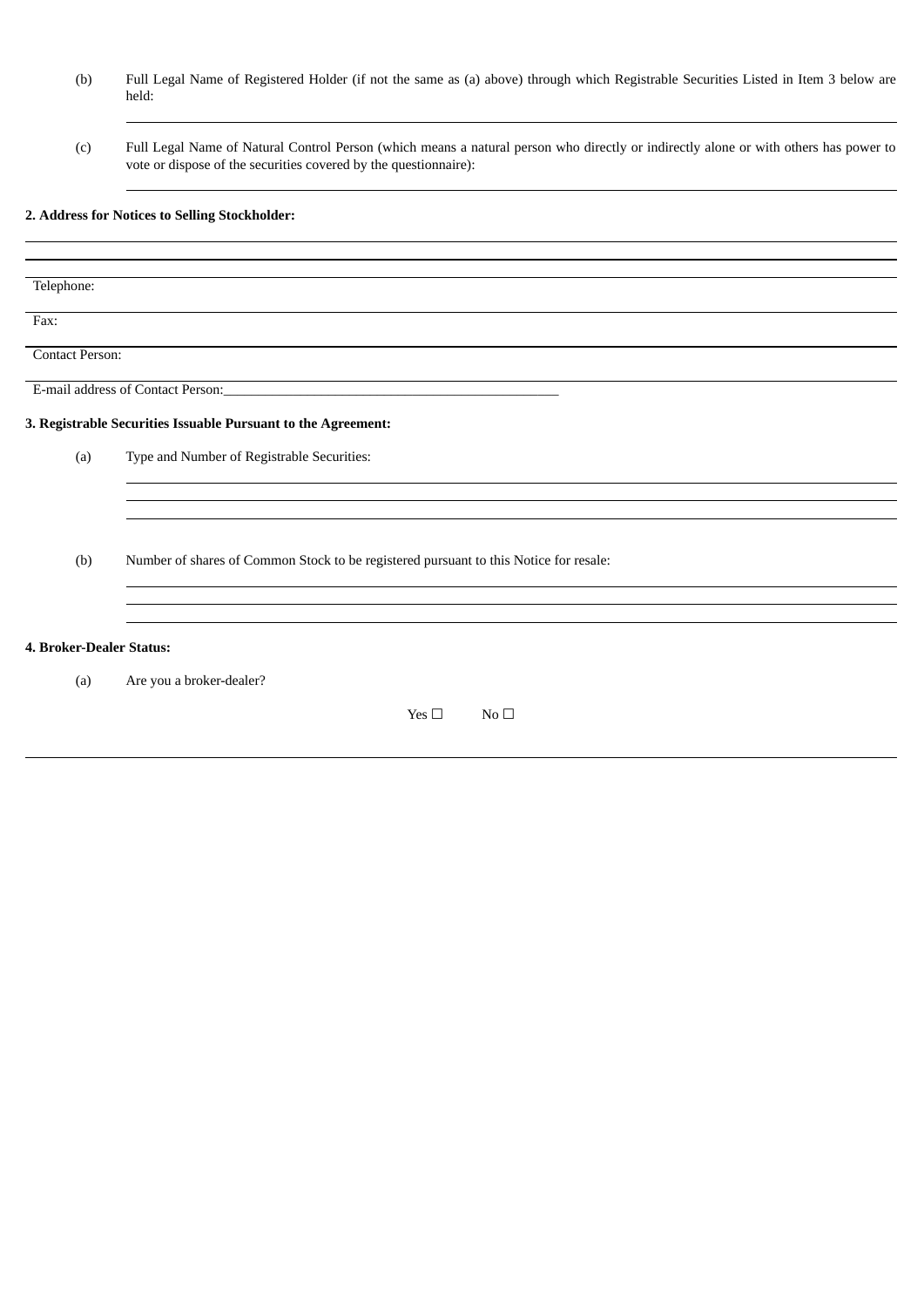(b) If "yes" to Section 4(a), did you receive your Registrable Securities as compensation for investment banking services to the Company?

Yes  $□$  No  $□$ 

Note: If no, the Commission's staff has indicated that you should be identified as an underwriter in the Registration Statement.

(c) Are you an affiliate of a broker-dealer?

Yes  $\square$  No  $\square$ 

Note: If yes, provide a narrative explanation below:

(c) If you are an affiliate of a broker-dealer, do you certify that you bought the Registrable Securities in the ordinary course of business, and at the time of the purchase of the Registrable Securities to be resold, you had no agreements or understandings, directly or indirectly, with any person to distribute the Registrable Securities?

Yes  $\square$  No  $\square$ 

Note: If no, the Commission's staff has indicated that you should be identified as an underwriter in the Registration Statement.

#### **5. Beneficial Ownership of Other Securities of the Company Owned by the Selling Stockholder.**

Except as set forth below in this Item 5, the undersigned is not the beneficial or registered owner of any securities of the Company other than the *Registrable Securities listed above in Item 3.*

Type and amount of other securities beneficially owned:

#### **6. Relationships with the Company:**

Except as set forth below, neither the undersigned nor any of its affiliates, officers, directors or principal equity holders (owners of 5% of more of the equity securities of the undersigned) has held any position or office or has had any other material relationship with the Company (or its *predecessors or affiliates) during the past three years.*

State any exceptions here: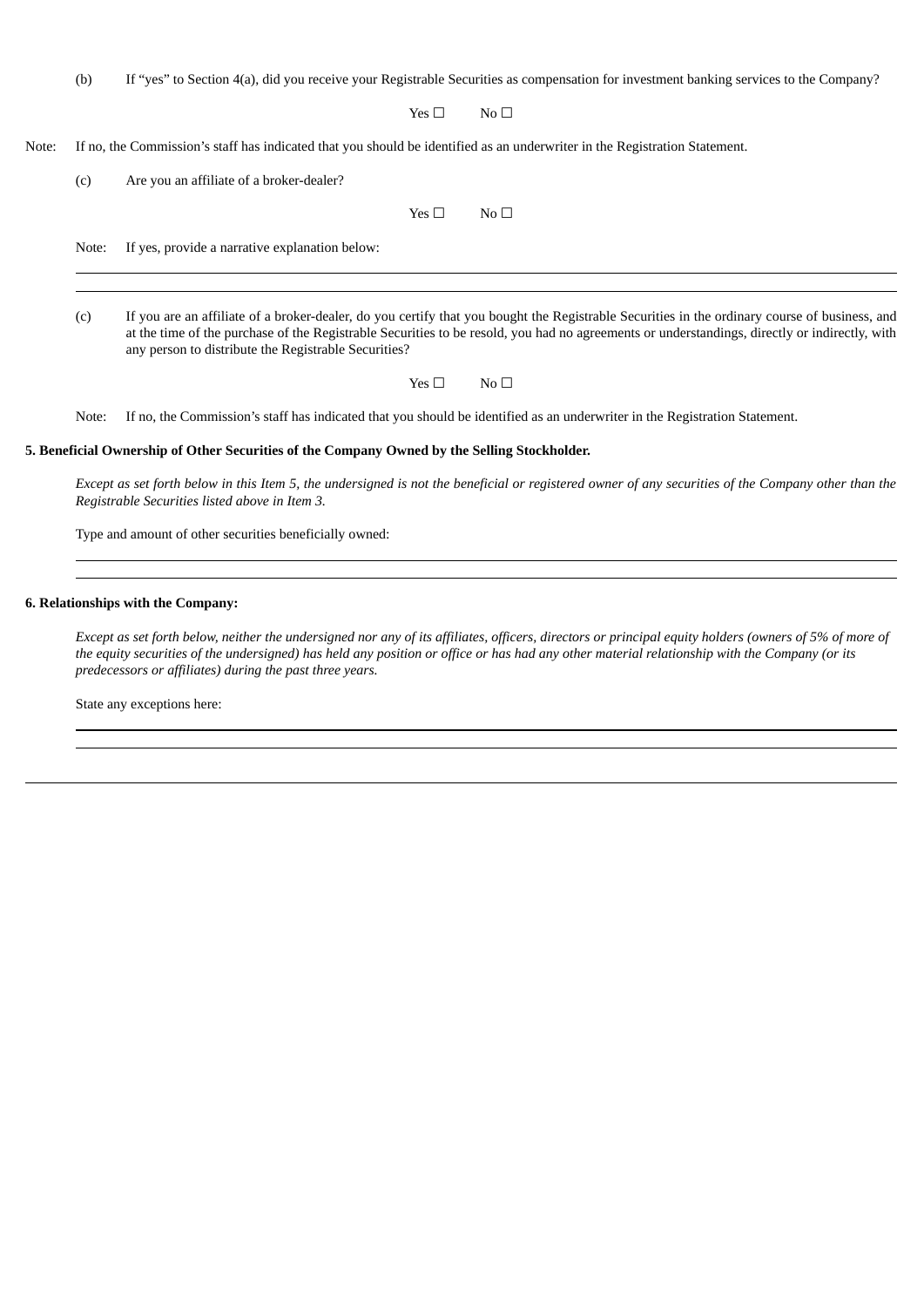#### **7. Plan of Distribution:**

The undersigned has reviewed the form of Plan of Distribution attached as Annex A to the RRA, and hereby confirms that, except as set forth below, the information contained therein regarding the undersigned and its plan of distribution is correct and complete.

State any exceptions here:

\*\*\*\*\*\*\*\*\*\*\*

The undersigned agrees to promptly notify the Company of any inaccuracies or changes in the information provided herein that may occur subsequent to the date hereof and prior to the effective date of any applicable Resale Registration Statement. All notices hereunder and pursuant to the RRA shall be made in writing, by hand delivery, confirmed or facsimile transmission, first-class mail or air courier guaranteeing overnight delivery at the address set forth in the RRA. In the absence of any such notification, the Company shall be entitled to continue to rely on the accuracy of the information in this Notice and Questionnaire.

By signing below, the undersigned consents to the disclosure of the information contained herein in its answers to Items (1) through (7) above and the inclusion of such information in the Resale Registration Statement and the Prospectus. The undersigned understands that such information will be relied upon by the Company in connection with the preparation or amendment of any such Registration Statement and the Prospectus.

By signing below, the undersigned acknowledges that it understands its obligation to comply, and agrees that it will comply, with the provisions of the Exchange Act and the rules and regulations thereunder, particularly Regulation M in connection with any offering of Registrable Securities pursuant to the Resale Registration Statement. The undersigned also acknowledges that it understands that the answers to this Questionnaire are furnished for use in connection with Registration Statements filed pursuant to the RRA and any amendments or supplements thereto filed with the Commission pursuant to the Securities Act.

The undersigned hereby acknowledges and is advised of the following Question 239.10 of the Securities Act Rules Compliance and Disclosure Interpretations regarding short selling:

"An Issuer filed a Form S-3 registration statement for a secondary offering of common stock which is not yet effective. One of the selling stockholders wanted to do a short sale of common stock "against the box" and cover the short sale with registered shares after the effective date. The issuer was advised that the short sale could not be made before the registration statement become effective, because the shares underlying the short sale are deemed to be sold at the time such sale is made. There would, therefore, be a violation of Section 5 if the shares were effectively sold prior to the effective date."

By returning this Questionnaire, the undersigned will be deemed to be aware of the foregoing interpretation.

I confirm that, to the best of my knowledge and belief, the foregoing statements (including without limitation the answers to this Questionnaire) are correct.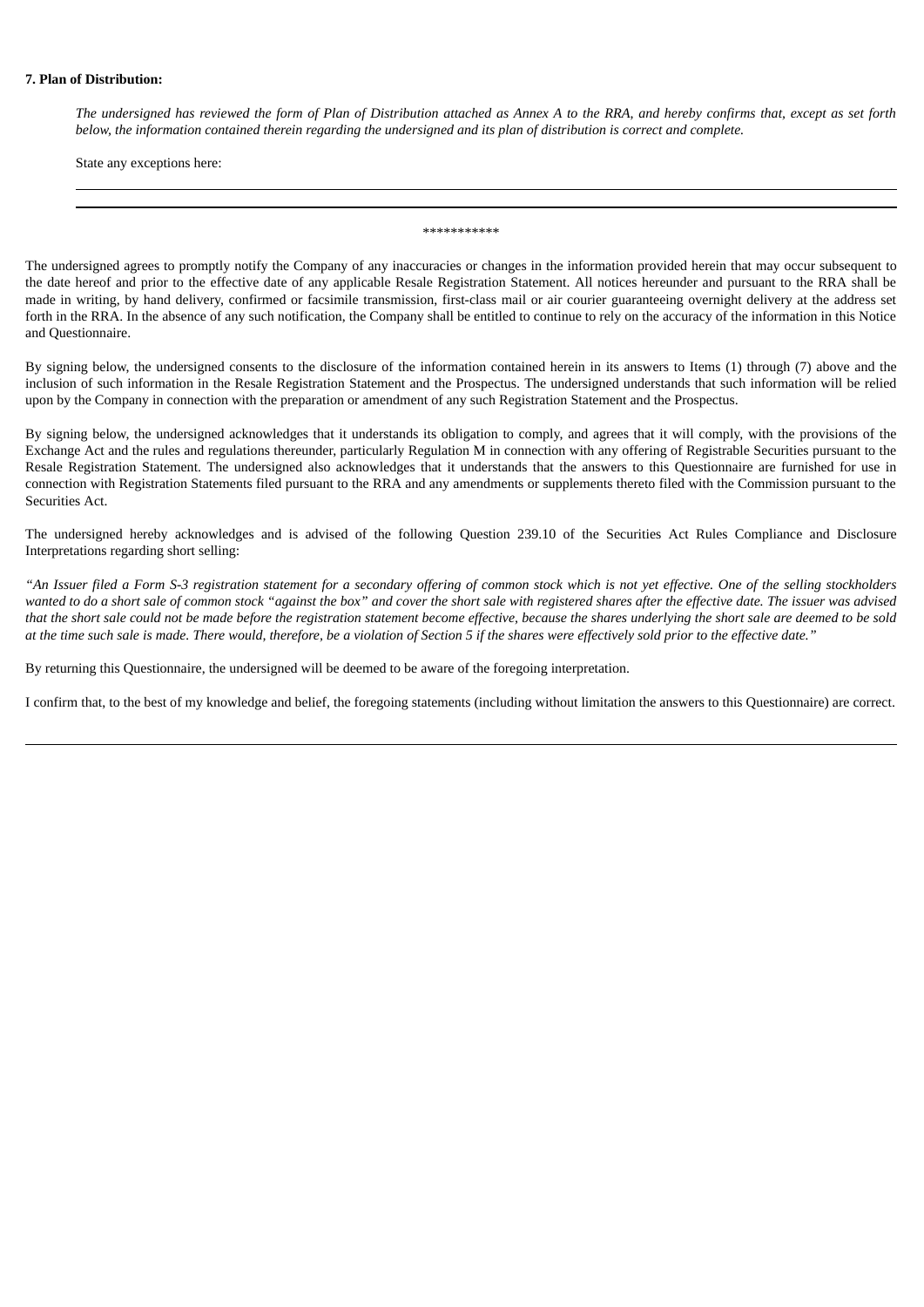IN WITNESS WHEREOF the undersigned, by authority duly given, has caused this Questionnaire to be executed and delivered either in person or by its duly authorized agent.

| ×<br>I |  |
|--------|--|

Beneficial Owner:

By:

Name: Title: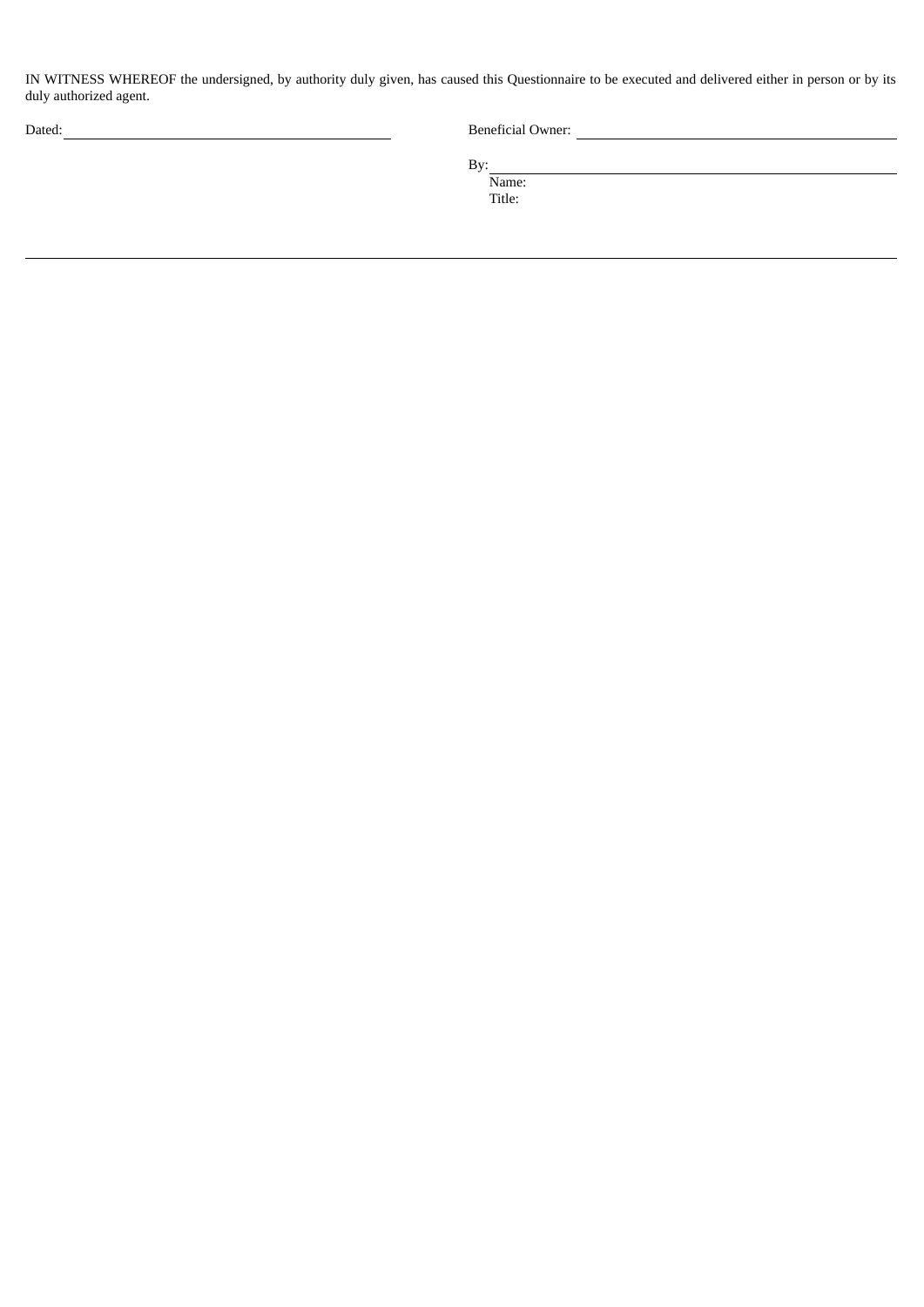

#### **HOOKIPA Announces Executive Leadership Changes**

<span id="page-27-0"></span>**New York, US and Vienna, Austria,** June 21, 2022 - HOOKIPA Pharma Inc. (NASDAQ: HOOK, 'HOOKIPA'), a company developing a new class of immunotherapeutics based on its proprietary arenavirus platform, today announced several leadership changes as the company expands its clinical development and pipeline programs. All new appointments are effective July 1, 2022.

- · After five years, Igor Matushansky will step down as Chief Medical Officer (CMO) and Global Head of Research & Development, effective June 30, 2022. Matushansky will continue to contribute to HOOKIPA's pipeline development as Chair of HOOKIPA's Scientific Advisory Board.
- · Katia Schlienger has been promoted to Executive Vice President, Clinical Development. Schlienger was previously Senior Vice President, Head of Immuno-oncology. In her new role, Schlienger becomes a member of the Executive Team and will lead all clinical development programs for HOOKIPA globally, inclusive of immuno- oncology and infectious diseases.
- · Roman Necina, Chief Technology Officer, is appointed to the newly created role of Chief Development Officer (CDO). In addition to his current manufacturing responsibilities, he will be responsible for integrating Portfolio and Project Management, IT & Knowledge Management, and Operational Excellence across all line functions, with the goal of the accelerating the pipeline.

"We are grateful to Igor for his contributions in bringing our novel arenavirus technology from early preclinical to early clinical proof of concept. The Board and I look forward to continuing to work closely with him, benefiting from his expertise as Chair of our Scientific Advisory Board and providing counsel for HOOKIPA's overall clinical strategy," said Joern Aldag, Chief Executive Officer at HOOKIPA. "With Katia's strong expertise in all phases of clinical development in oncology therapeutics and vaccines, she will seamlessly progress our clinical programs to the next level. Roman's management skills will reinforce the integration of all areas of our company, strengthening our execution as we advance multiple assets through the clinic."

"We have a very strong and experienced team in place that positions us well in the next phase of our organizational growth as we advance our arenavirus *platform*," added Aldag.

#### **About Katia Schlienger**

Katia Schlienger, MD, PhD joined HOOKIPA as Senior Vice President, Head of Immuno-Oncology, in January 2021. She has had primary responsibility for the execution of the HB-200 therapeutic program for HPV16+ cancers, and its progression from Phase 1 to Phase 2. She was also instrumental in developing new clinical assets for prostate cancer and KRAS mutated tumors. Prior to HOOKIPA, Schlienger worked at Merck & Co., serving in roles of increasing responsibility across early and late-stage development in both oncology and vaccines. Earlier in her career, Schlienger was an Assistant Research Professor at University of Pennsylvania, where she worked in Carl June's lab on immunotherapy for ovarian cancer and non-Hodgkin lymphoma. Schlienger received her MD in clinical pathology and PhD in microbiology with a focus on immunology and virology, from the School of Medicine Lariboisiere Saint-Louis and the Universite Denis Diderot in Paris, France, where her research included work on an HIV vaccine.